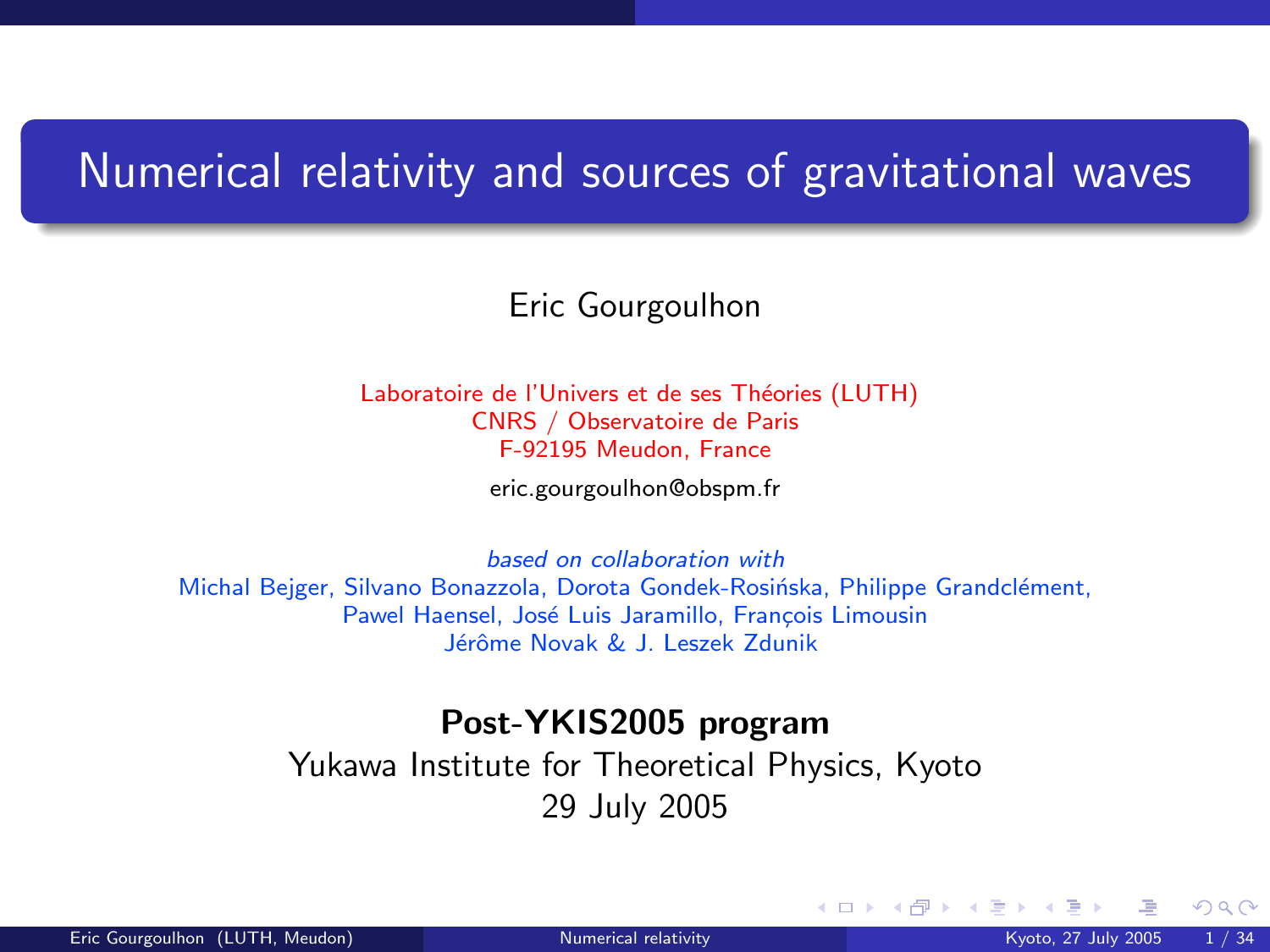

(2) A short review of  $3+1$  general relativity

<sup>3</sup> [A constrained scheme for 3+1 numerical relativity](#page-24-0)

<sup>4</sup> [Constraining the nuclear matter EOS from GW observations](#page-40-0)

 $\Omega$ 

**K ロ ▶ K 何 ▶ K 手**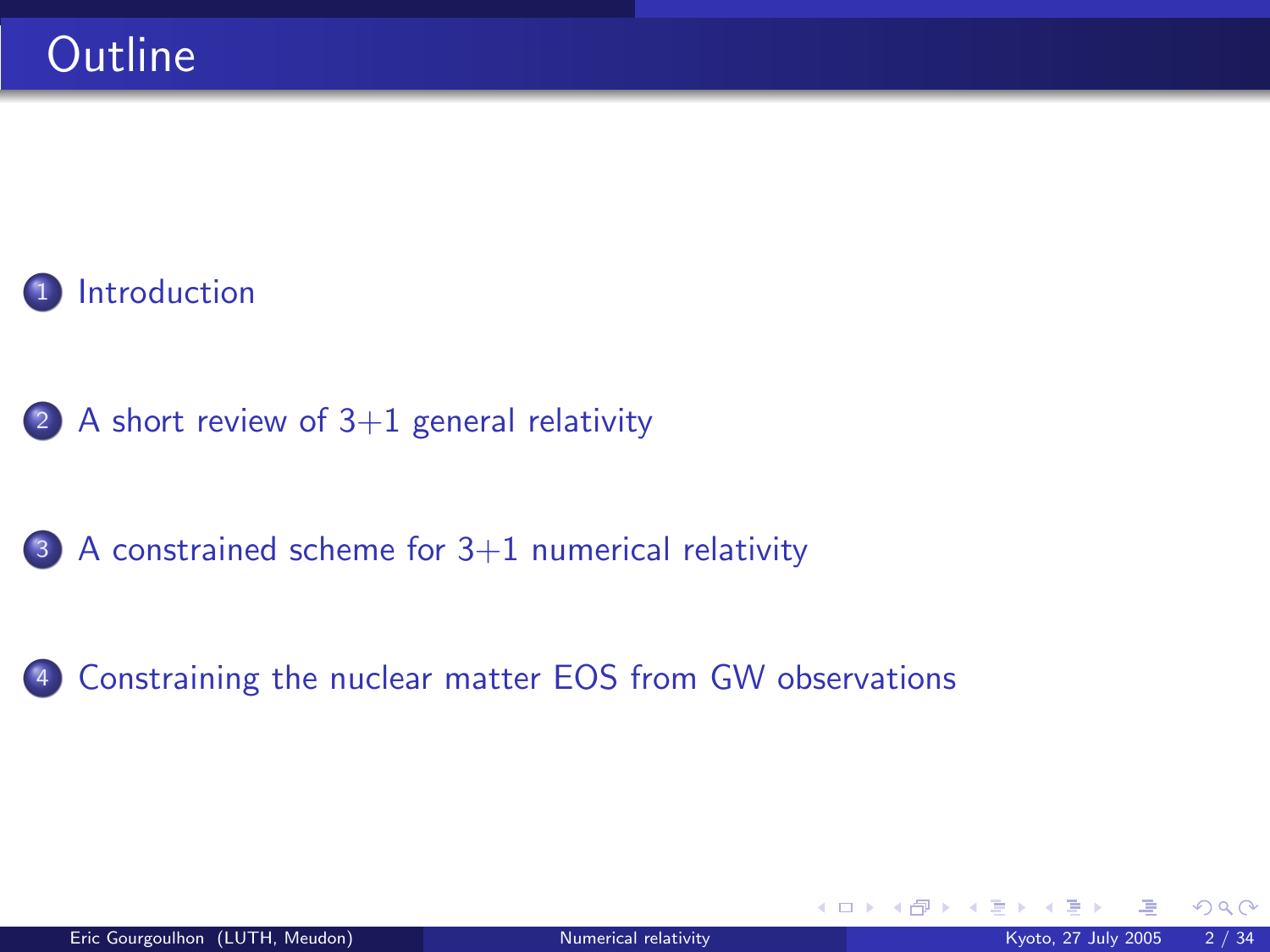### **Outline**



 $(2)$  [A short review of 3+1 general relativity](#page-17-0)

 $3$  A constrained scheme for  $3+1$  numerical relativity

[Constraining the nuclear matter EOS from GW observations](#page-40-0)

<span id="page-2-0"></span> $\Omega$ 

**K ロ ト K 倒 ト K 差 ト**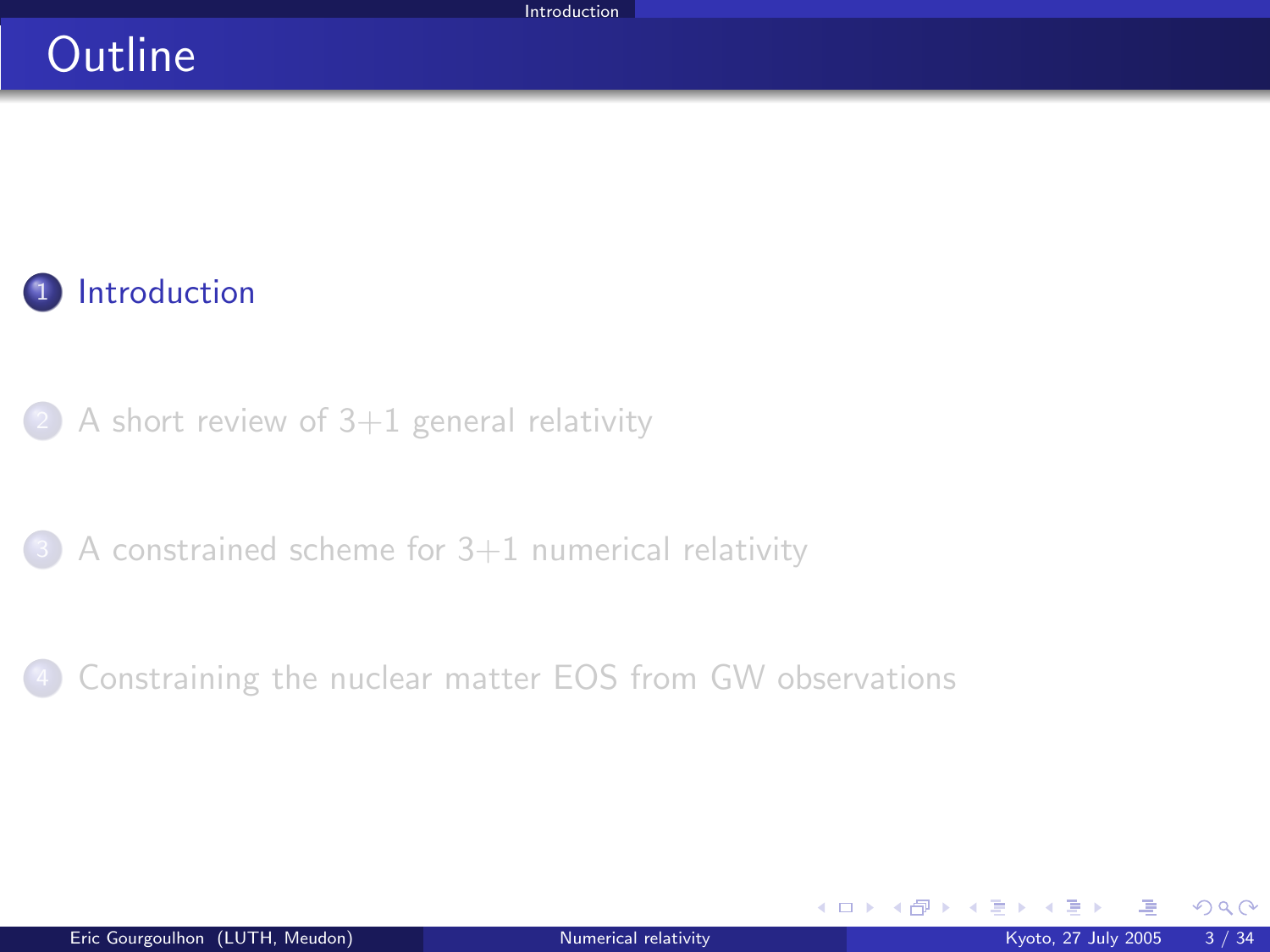### Historical context: Cauchy problem of GR

Darmois (1927), Lichnerowicz (1939): Cauchy problem for analytic initial data

 $\Omega$ 

**メロト メ部ト メミト**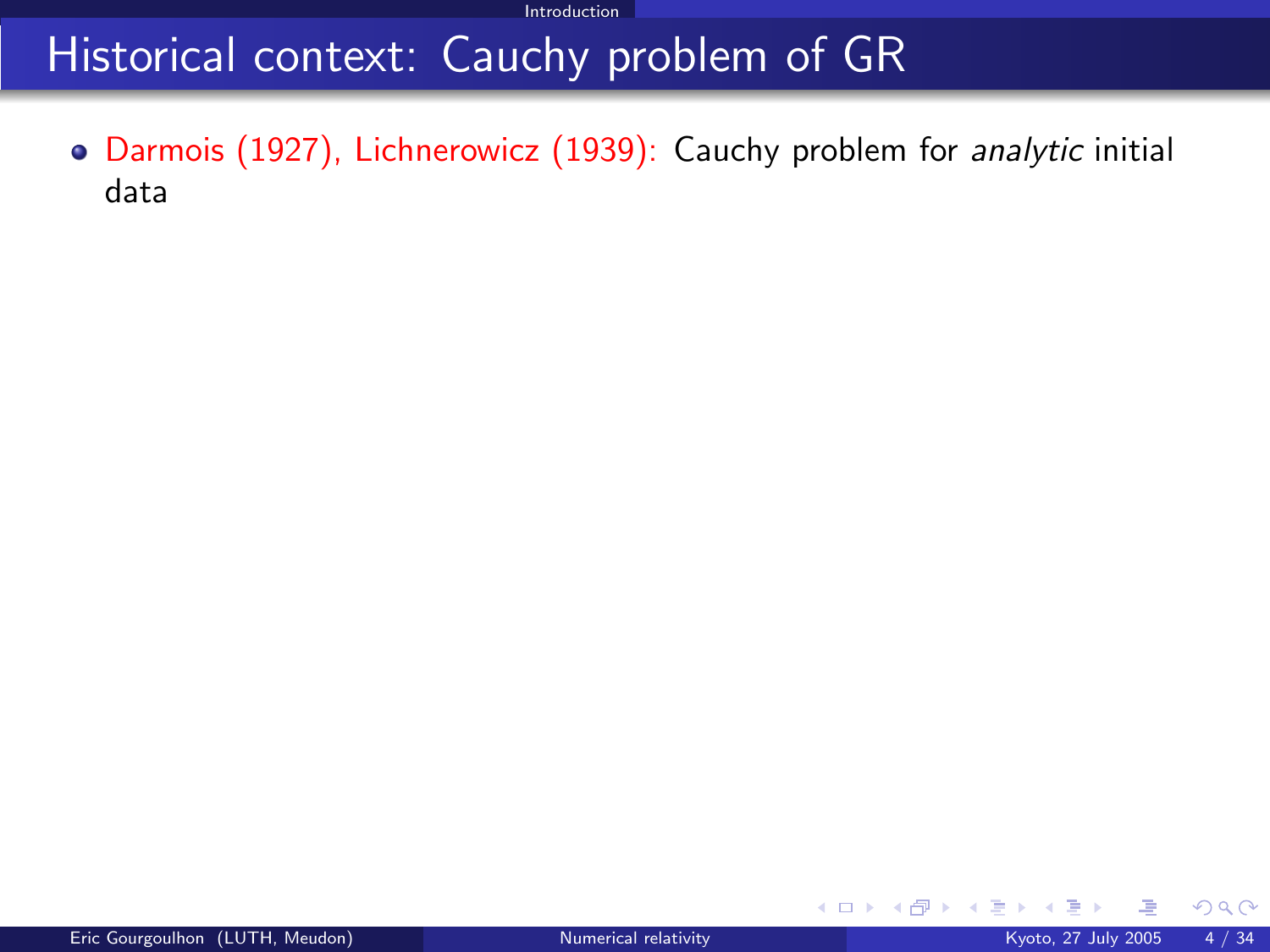### Historical context: Cauchy problem of GR

- Darmois (1927), Lichnerowicz (1939): Cauchy problem for analytic initial data
- Lichnerowicz  $(1944)$ : First 3+1 formalism, conformal decomposition of spatial metric

 $\Omega$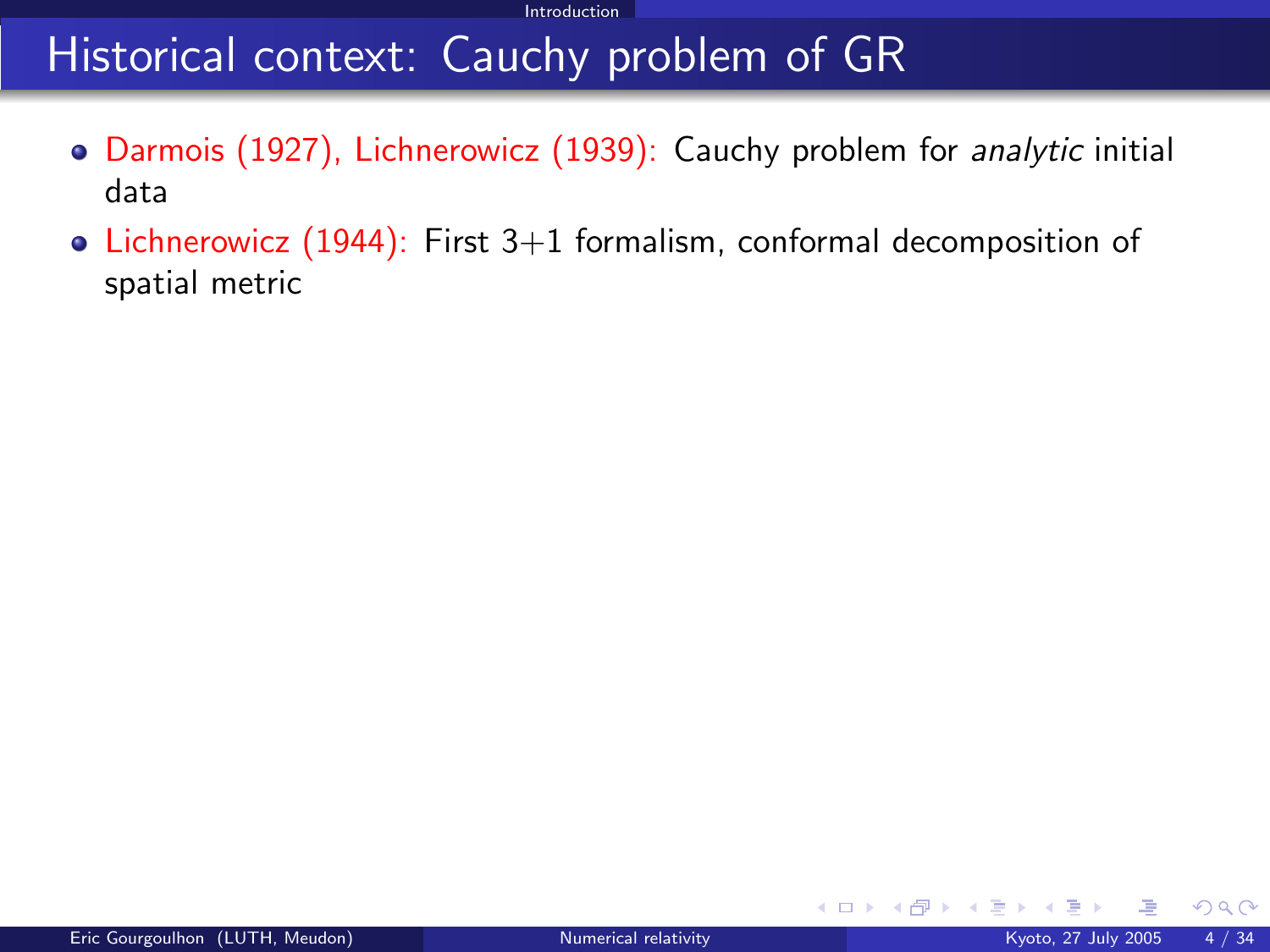## Historical context: Cauchy problem of GR

- Darmois (1927), Lichnerowicz (1939): Cauchy problem for *analytic* initial data
- Lichnerowicz (1944): First  $3+1$  formalism, conformal decomposition of spatial metric
- Fourès-Bruhat (1952): Cauchy problem for  $C^5$  initial data: local existence and uniqueness in harmonic coordinates

 $\Omega$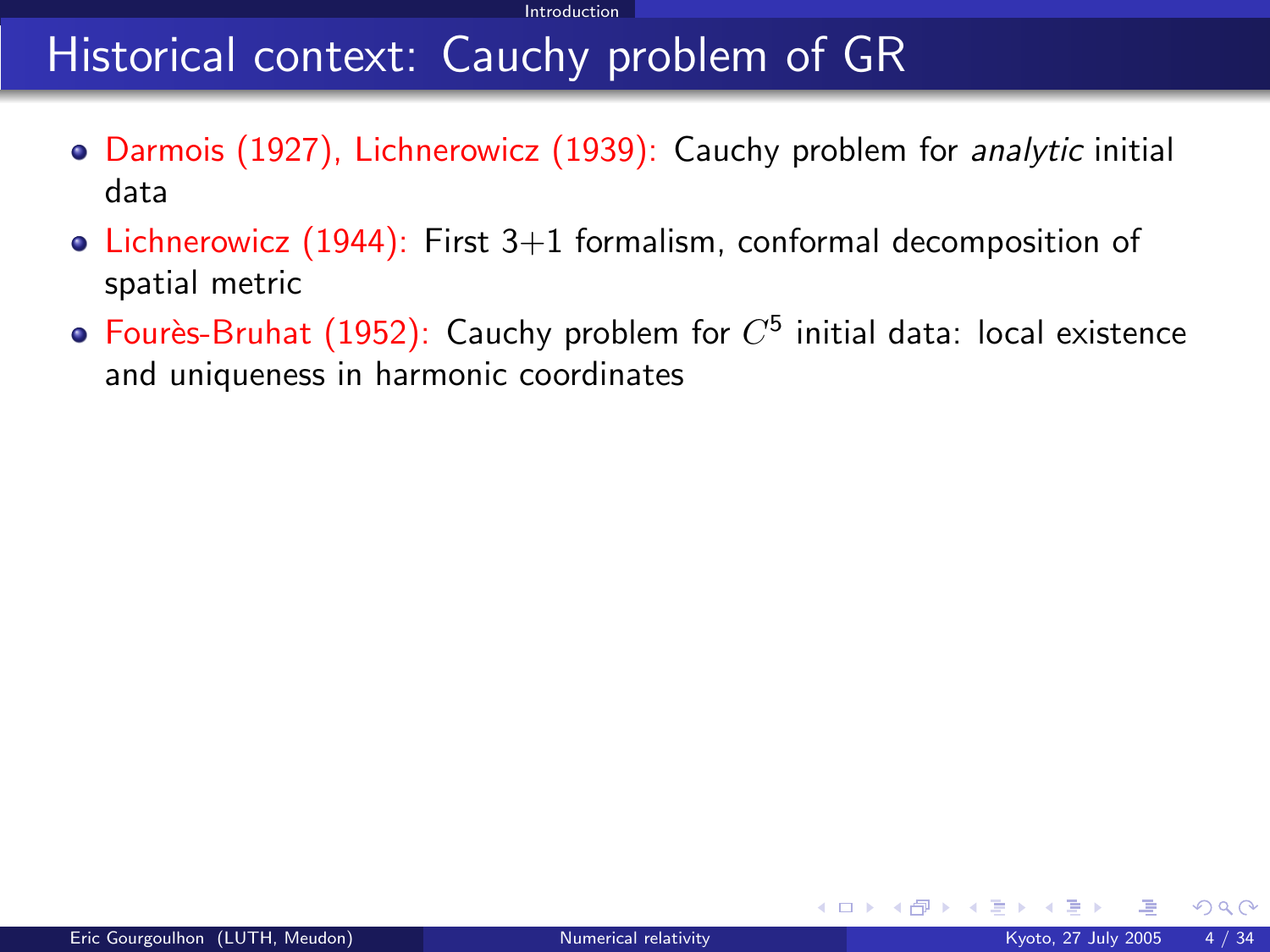## Historical context: Cauchy problem of GR

- Darmois (1927), Lichnerowicz (1939): Cauchy problem for analytic initial data
- Lichnerowicz  $(1944)$ : First 3+1 formalism, conformal decomposition of spatial metric
- Fourès-Bruhat (1952): Cauchy problem for  $C^5$  initial data: local existence and uniqueness in harmonic coordinates
- Fourès-Bruhat  $(1956)$ : 3+1 formalism (moving frame)

 $\Omega$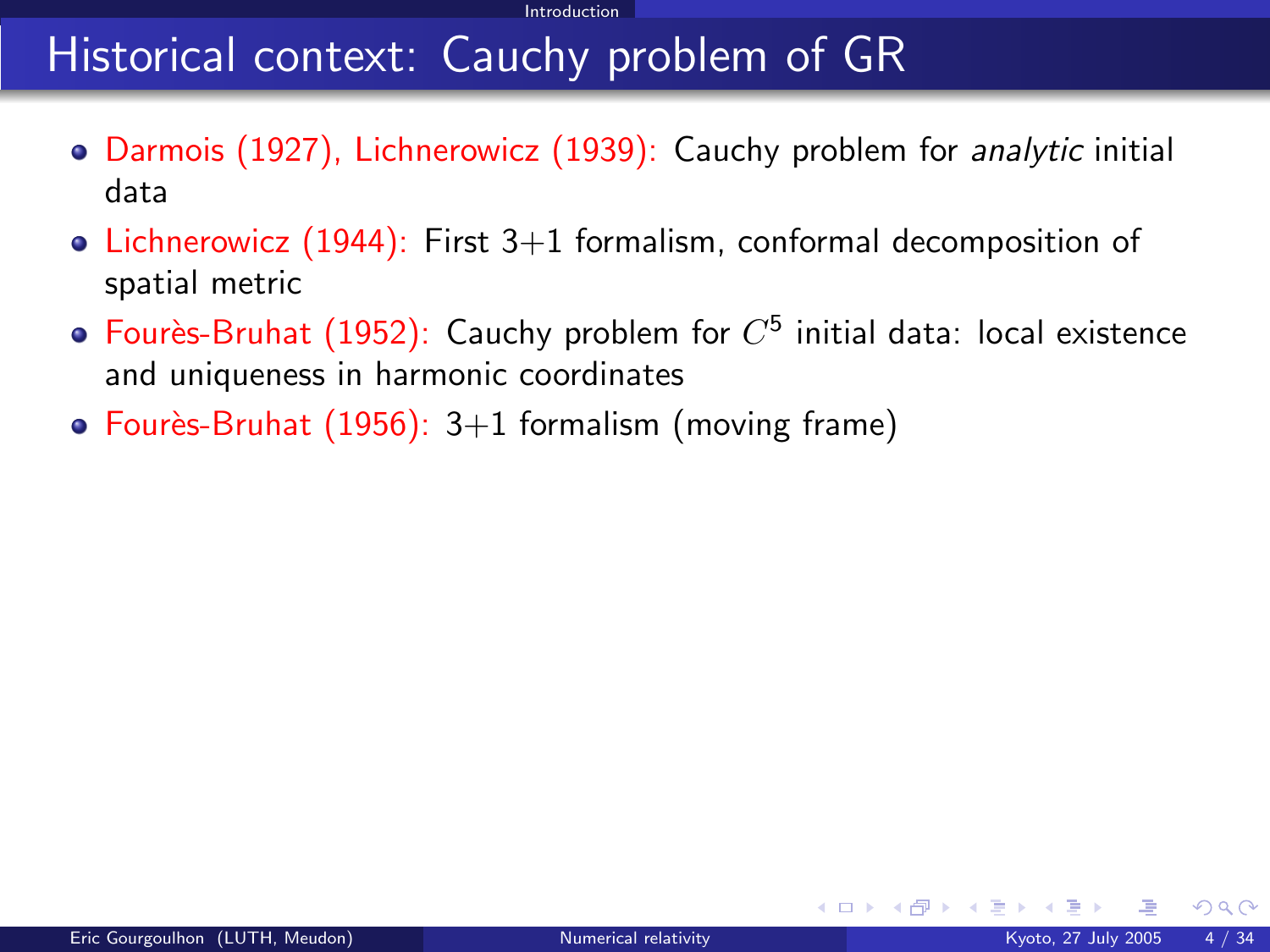## Historical context: Cauchy problem of GR

- Darmois (1927), Lichnerowicz (1939): Cauchy problem for analytic initial data
- Lichnerowicz (1944): First  $3+1$  formalism, conformal decomposition of spatial metric
- Fourès-Bruhat (1952): Cauchy problem for  $C^5$  initial data: local existence and uniqueness in harmonic coordinates
- Fourès-Bruhat (1956):  $3+1$  formalism (moving frame)
- Arnowitt, Deser & Misner (1962):  $3+1$  formalism (Hamiltonian analysis of GR)

 $\Omega$ 

メロト メ都 トメ ミトメ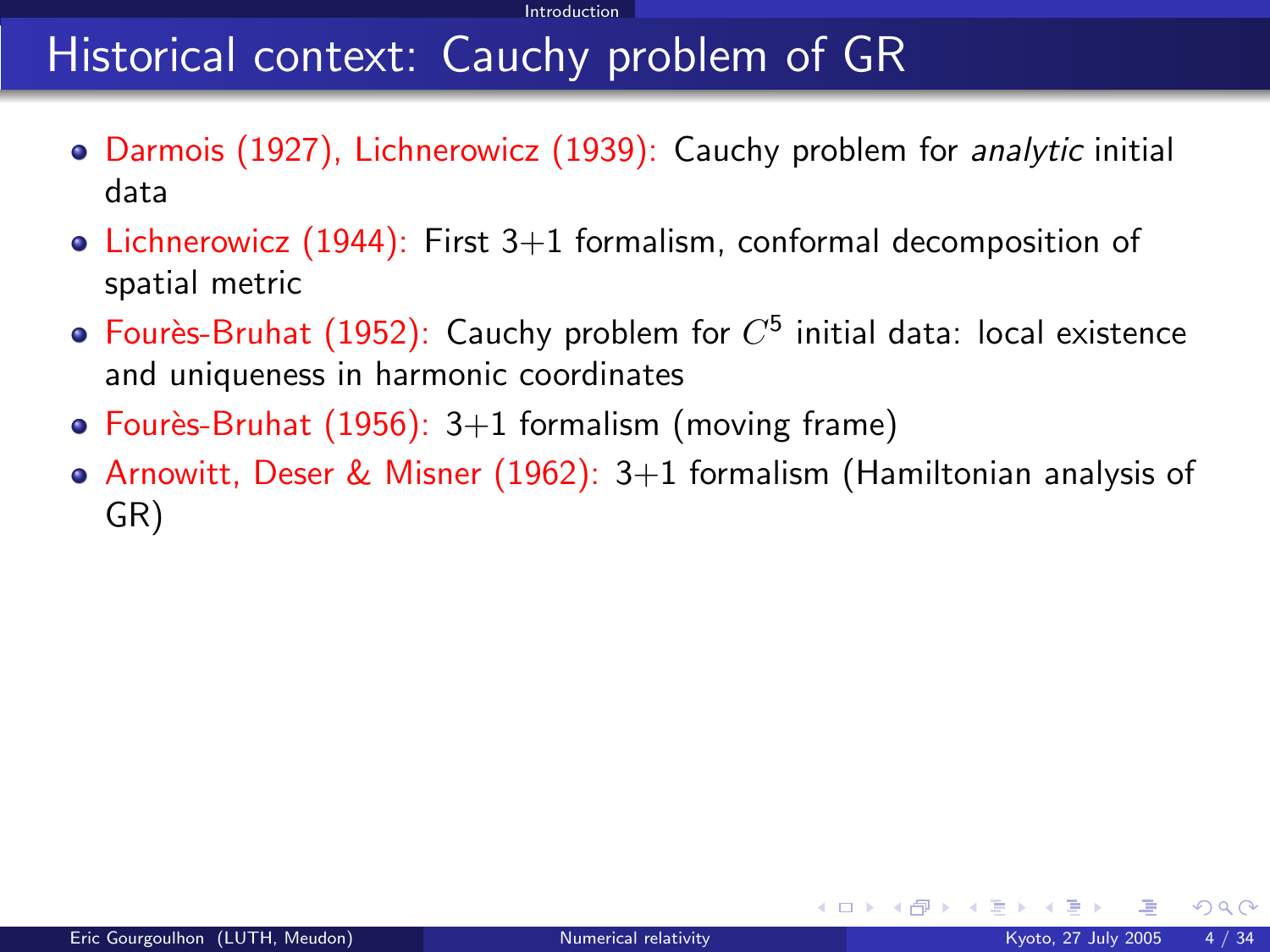## Historical context: Cauchy problem of GR

- Darmois (1927), Lichnerowicz (1939): Cauchy problem for analytic initial data
- Lichnerowicz (1944): First  $3+1$  formalism, conformal decomposition of spatial metric
- Fourès-Bruhat (1952): Cauchy problem for  $C^5$  initial data: local existence and uniqueness in harmonic coordinates
- Fourès-Bruhat (1956):  $3+1$  formalism (moving frame)
- Arnowitt, Deser & Misner (1962):  $3+1$  formalism (Hamiltonian analysis of GR)
- York (1972): gravitational dynamical degrees of freedom carried by the conformal spatial metric

 $\Omega$ 

メロト メ御 トメ ミトメ 毛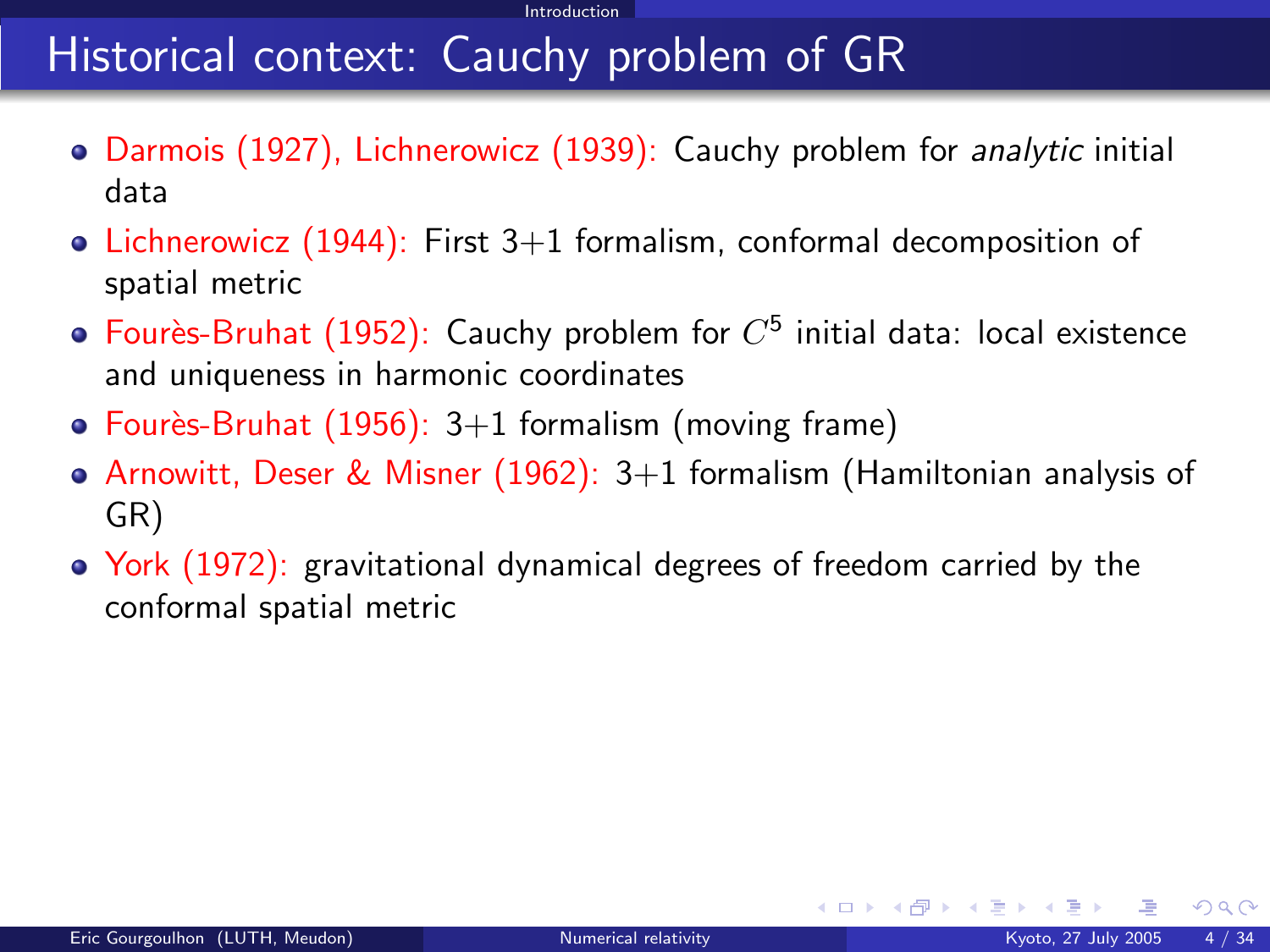## Historical context: Cauchy problem of GR

- Darmois (1927), Lichnerowicz (1939): Cauchy problem for *analytic* initial data
- Lichnerowicz (1944): First  $3+1$  formalism, conformal decomposition of spatial metric
- Fourès-Bruhat (1952): Cauchy problem for  $C^5$  initial data: local existence and uniqueness in harmonic coordinates
- Fourès-Bruhat  $(1956)$ : 3+1 formalism (moving frame)
- Arnowitt, Deser & Misner (1962):  $3+1$  formalism (Hamiltonian analysis of GR)
- York (1972): gravitational dynamical degrees of freedom carried by the conformal spatial metric
- $\bullet$  O Murchadha & York (1974): Conformal transverse-traceless (CTT) method for solving the constraint equations

 $\Omega$ 

メロメ メ御 メメ きょくき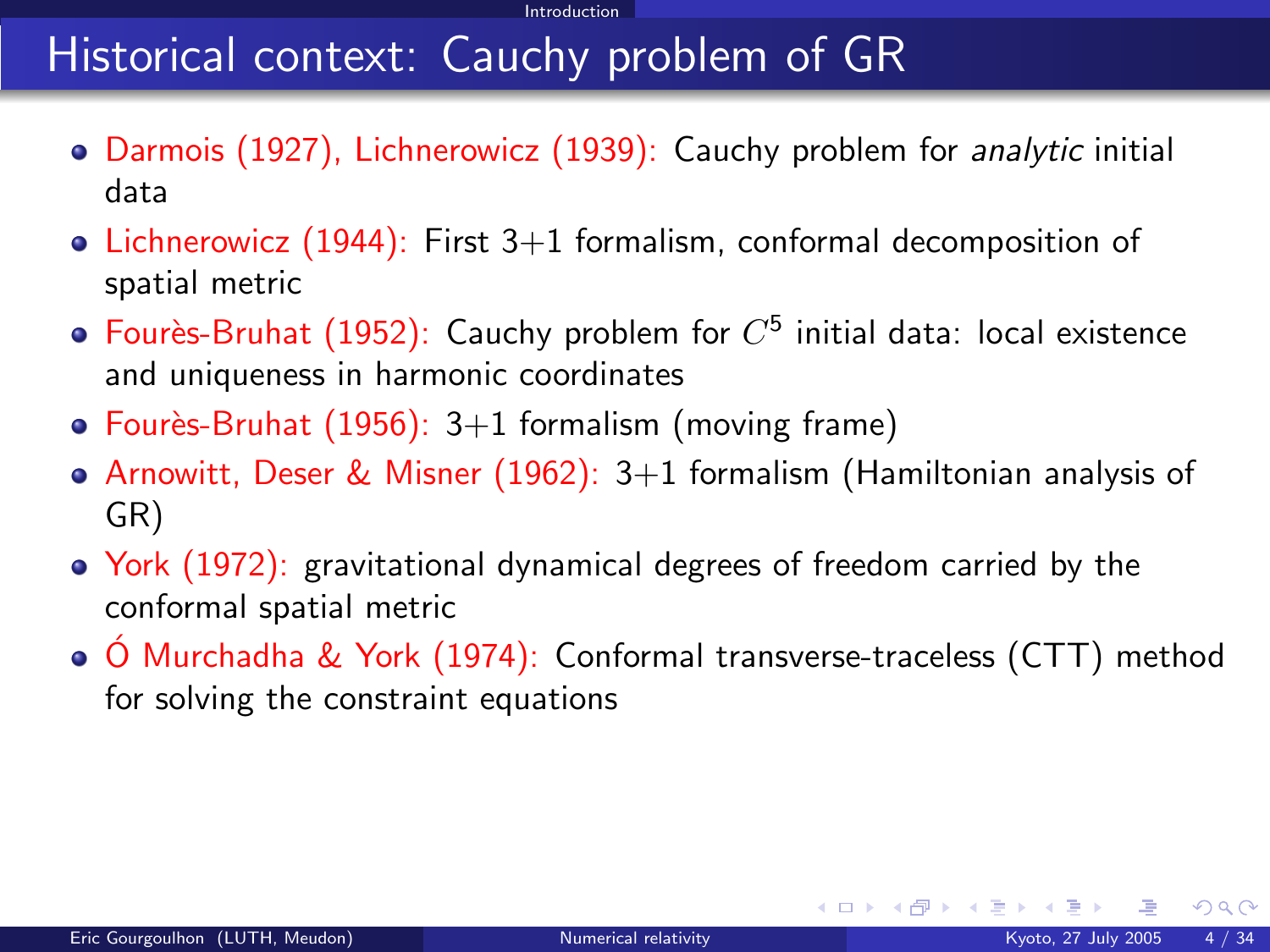## Historical context: Cauchy problem of GR

- Darmois (1927), Lichnerowicz (1939): Cauchy problem for analytic initial data
- Lichnerowicz (1944): First  $3+1$  formalism, conformal decomposition of spatial metric
- Fourès-Bruhat (1952): Cauchy problem for  $C^5$  initial data: local existence and uniqueness in harmonic coordinates
- Fourès-Bruhat (1956):  $3+1$  formalism (moving frame)
- Arnowitt, Deser & Misner (1962):  $3+1$  formalism (Hamiltonian analysis of GR)
- York (1972): gravitational dynamical degrees of freedom carried by the conformal spatial metric
- $\circ$  Ó Murchadha & York (1974): Conformal transverse-traceless (CTT) method for solving the constraint equations
- Smarr & York (1978): Radiation gauge for numerical relativity: elliptic-hyperbolic system with asymptotic TT behavior

 $\Omega$ 

メロメ メ御 メメ きょくき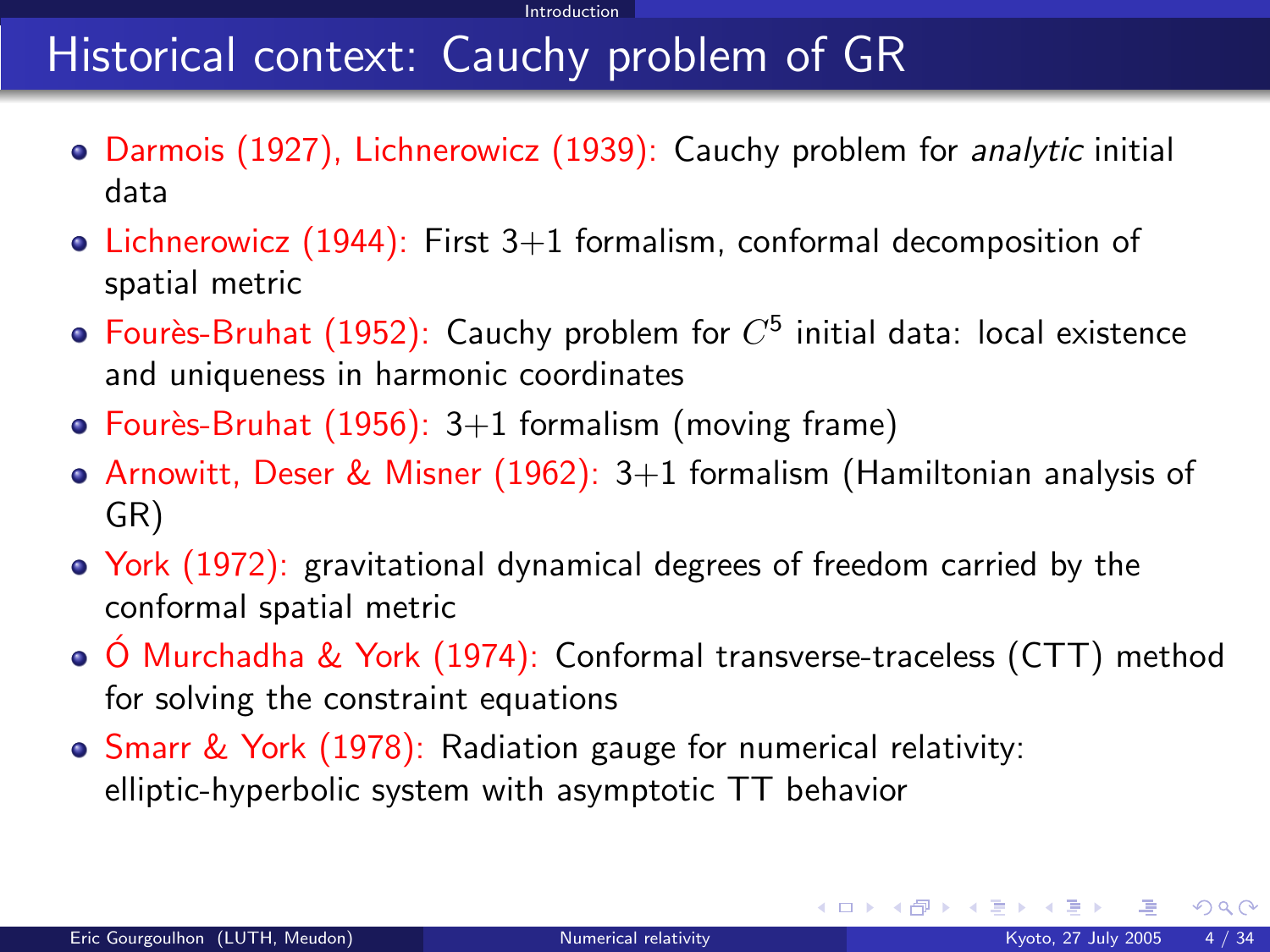## Historical context: Cauchy problem of GR

- Darmois (1927), Lichnerowicz (1939): Cauchy problem for analytic initial data
- Lichnerowicz (1944): First  $3+1$  formalism, conformal decomposition of spatial metric
- Fourès-Bruhat (1952): Cauchy problem for  $C^5$  initial data: local existence and uniqueness in harmonic coordinates
- Fourès-Bruhat (1956):  $3+1$  formalism (moving frame)
- Arnowitt, Deser & Misner (1962):  $3+1$  formalism (Hamiltonian analysis of GR)
- York (1972): gravitational dynamical degrees of freedom carried by the conformal spatial metric
- $\circ$  Ó Murchadha & York (1974): Conformal transverse-traceless (CTT) method for solving the constraint equations
- Smarr & York (1978): Radiation gauge for numerical relativity: elliptic-hyperbolic system with asymptotic TT behavior
- York (1999): Conformal thin-sandwich (CTS) method for solving the constraint equations メロト メ御 トメ ヨ トメ ヨト

 $\Omega$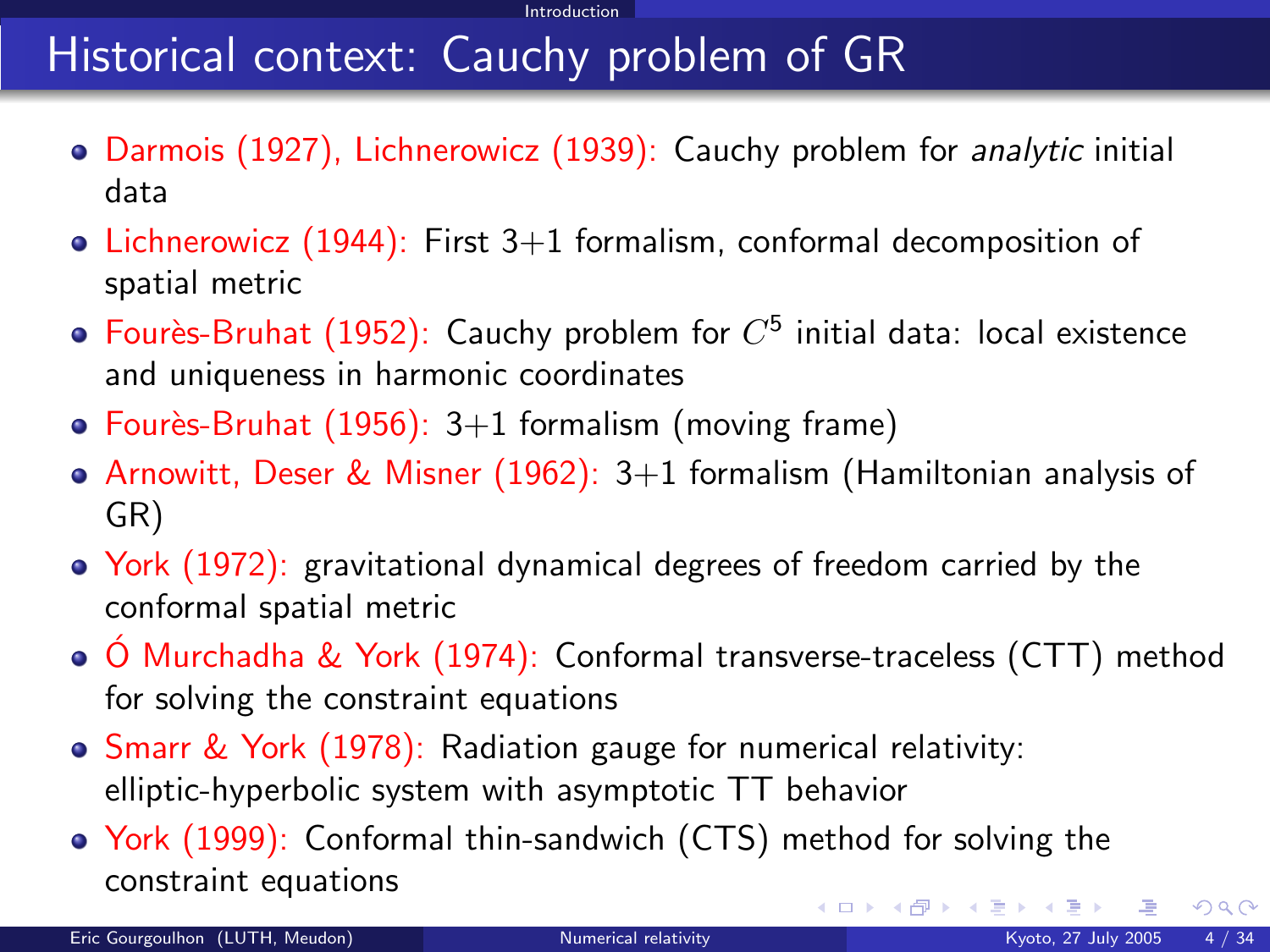## Historical context: Numerical relativity

• Smarr (1977): 2-D (axisymmetric) head-on collision of two black holes: first numerical solution beyond spherical symmetry of the Cauchy problem for asymptotically flat spacetimes

 $\Omega$ 

**K ロ ▶ K 何 ▶ K 手**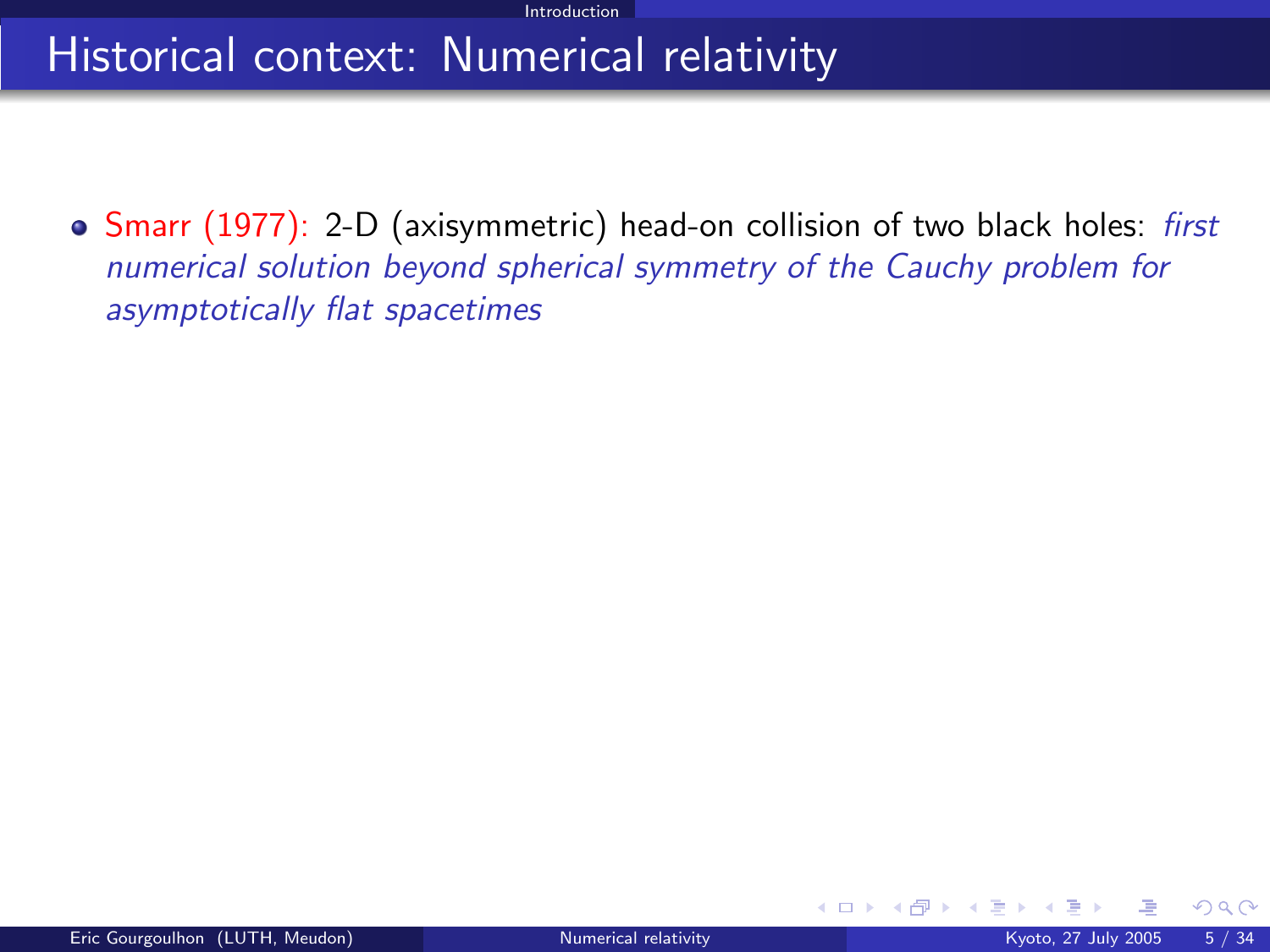## Historical context: Numerical relativity

- Smarr (1977): 2-D (axisymmetric) head-on collision of two black holes: first numerical solution beyond spherical symmetry of the Cauchy problem for asymptotically flat spacetimes
- Nakamura (1983), Stark & Piran (1985): 2-D (axisymmetric) gravitational collapse to a black hole

 $\Omega$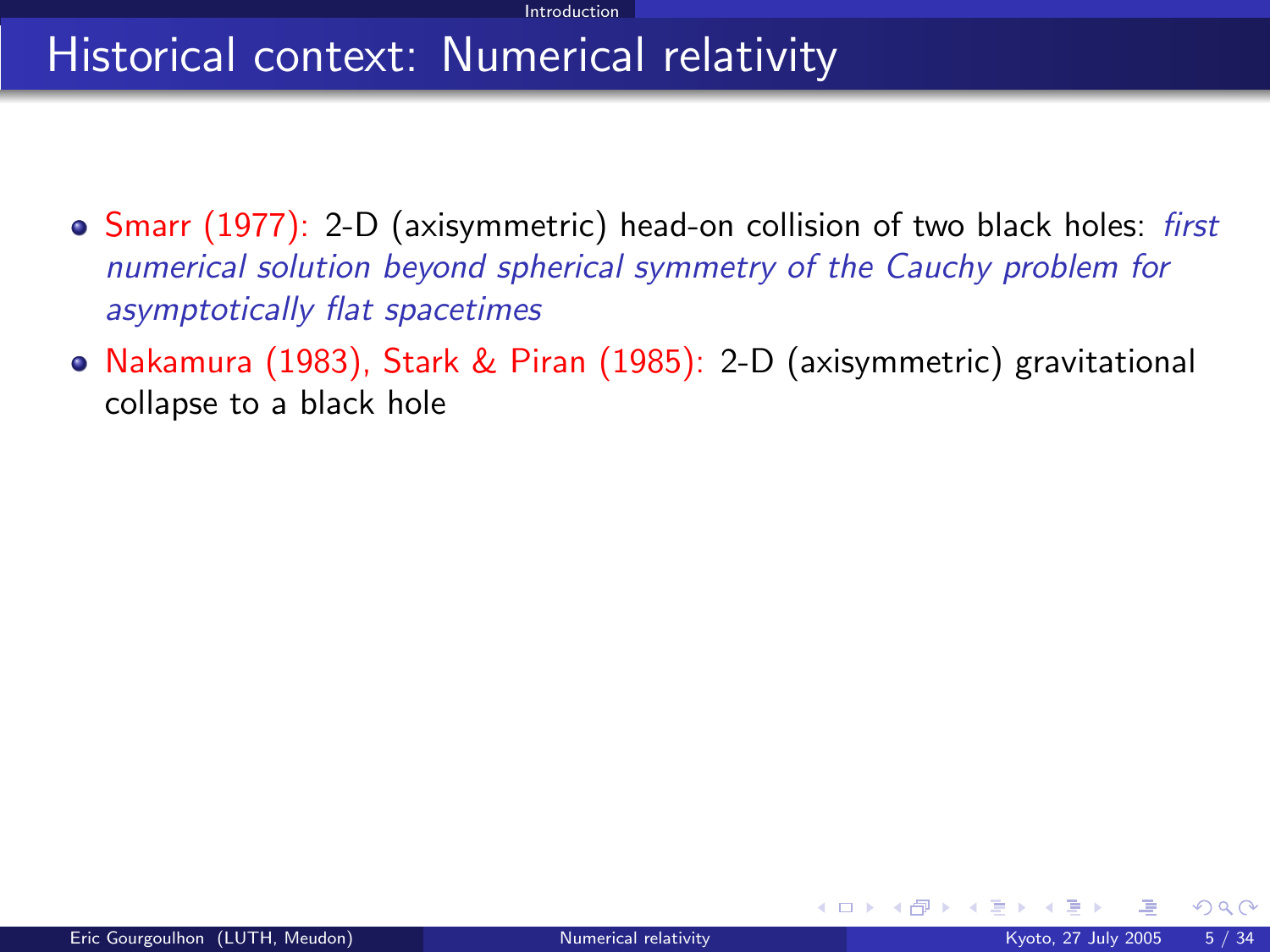## Historical context: Numerical relativity

- Smarr (1977): 2-D (axisymmetric) head-on collision of two black holes: first numerical solution beyond spherical symmetry of the Cauchy problem for asymptotically flat spacetimes
- Nakamura (1983), Stark & Piran (1985): 2-D (axisymmetric) gravitational collapse to a black hole
- Bona & Masso (1989), Choquet-Bruhat & York (1995), Kidder, Scheel & Teukolsky (2001), and many others: (First-order) (symmetric) hyperbolic formulations of Einstein equations within the  $3+1$  formalism

 $\Omega$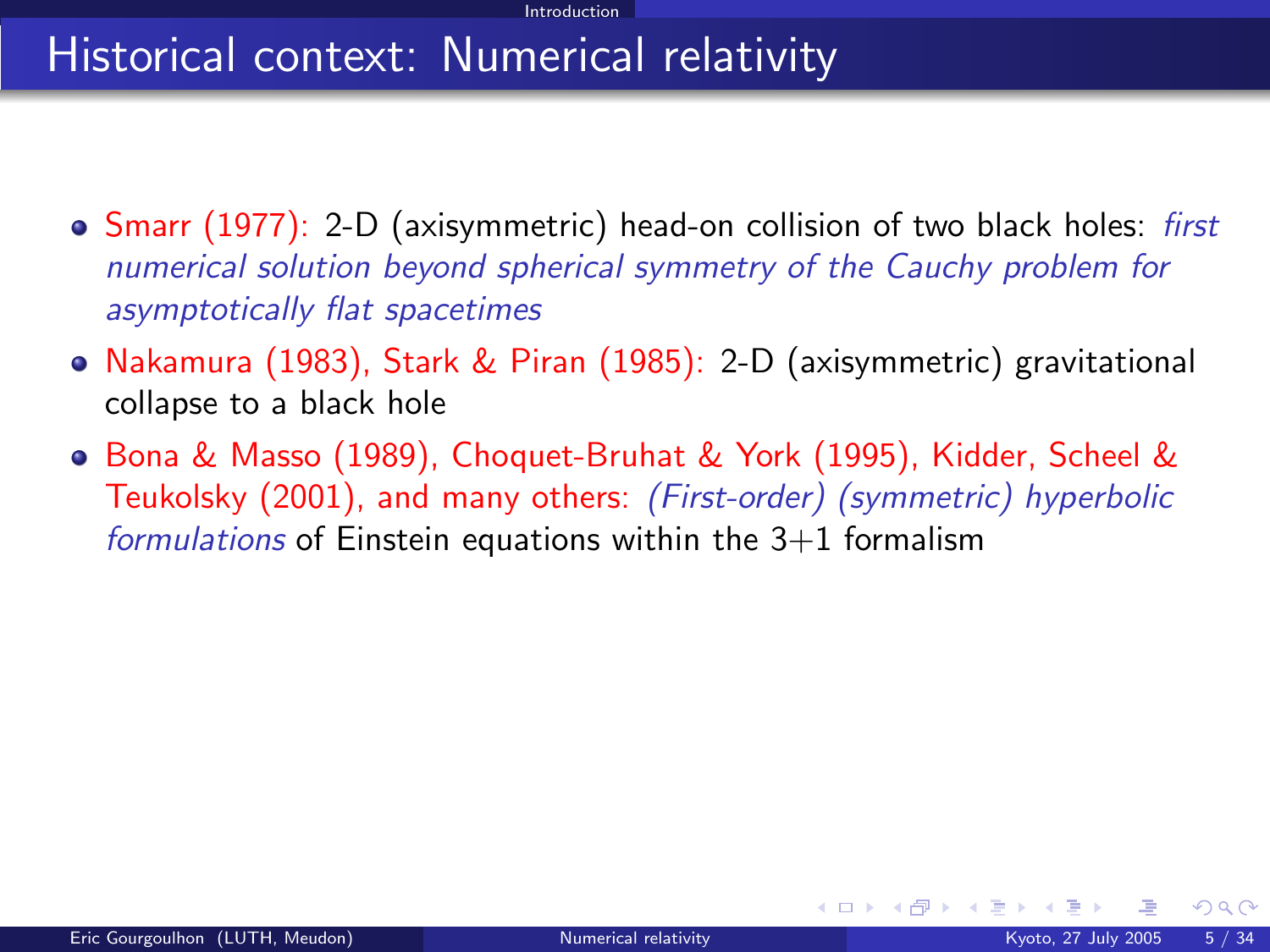## Historical context: Numerical relativity

- Smarr (1977): 2-D (axisymmetric) head-on collision of two black holes: first numerical solution beyond spherical symmetry of the Cauchy problem for asymptotically flat spacetimes
- Nakamura (1983), Stark & Piran (1985): 2-D (axisymmetric) gravitational collapse to a black hole
- Bona & Masso (1989), Choquet-Bruhat & York (1995), Kidder, Scheel & Teukolsky (2001), and many others: (First-order) (symmetric) hyperbolic formulations of Einstein equations within the  $3+1$  formalism
- Shibata & Nakamura (1995), Baumgarte & Shapiro (1999): BSSN formulation: conformal decomposition of the  $3+1$  equations and promotion of some connection function as an independent variable

 $\Omega$ 

メロト メ都 トメ ミトメ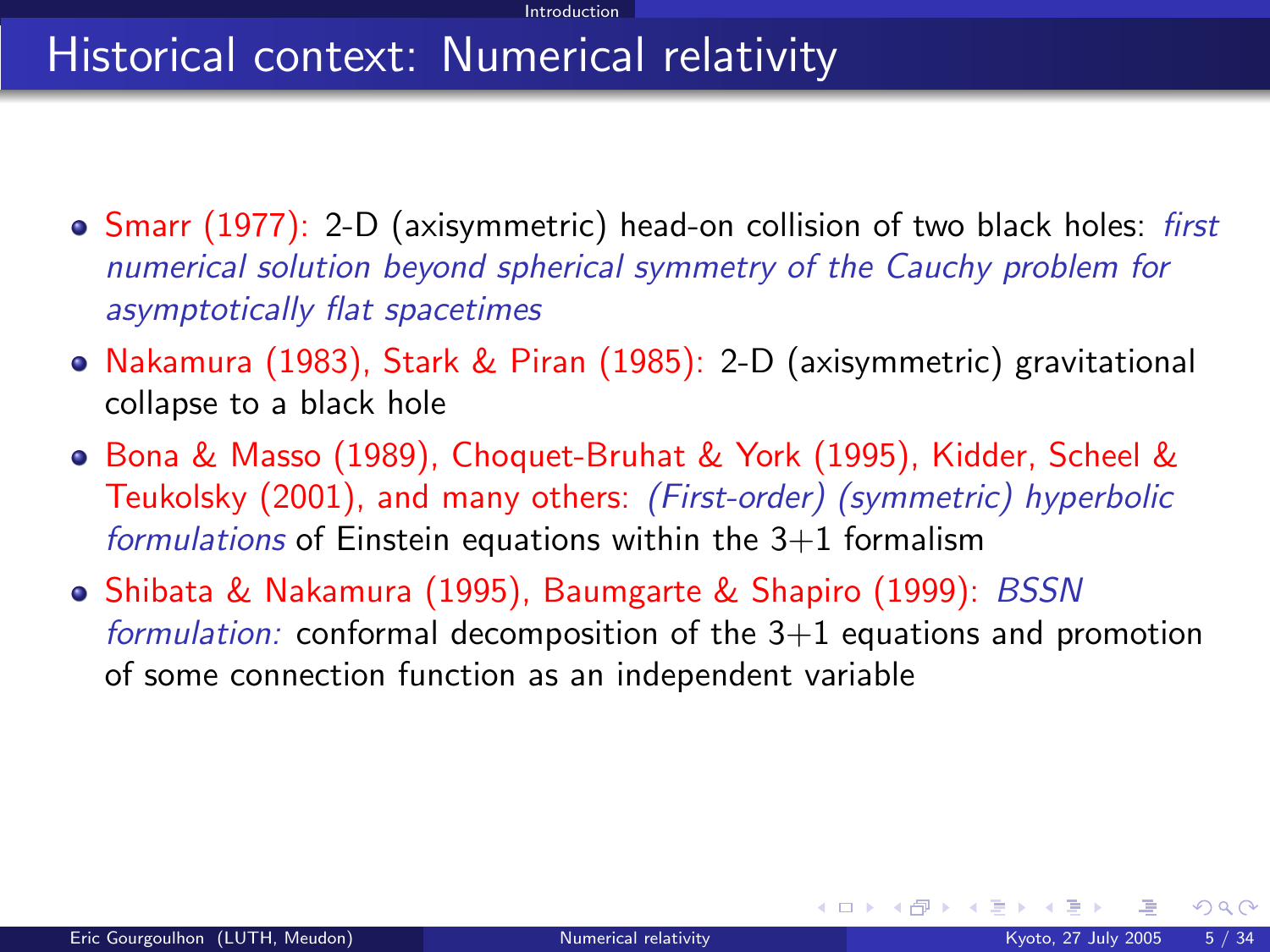## Historical context: Numerical relativity

- Smarr (1977): 2-D (axisymmetric) head-on collision of two black holes: first numerical solution beyond spherical symmetry of the Cauchy problem for asymptotically flat spacetimes
- Nakamura (1983), Stark & Piran (1985): 2-D (axisymmetric) gravitational collapse to a black hole
- Bona & Masso (1989), Choquet-Bruhat & York (1995), Kidder, Scheel & Teukolsky (2001), and many others: (First-order) (symmetric) hyperbolic formulations of Einstein equations within the  $3+1$  formalism
- Shibata & Nakamura (1995), Baumgarte & Shapiro (1999): BSSN formulation: conformal decomposition of the  $3+1$  equations and promotion of some connection function as an independent variable
- Shibata (2000): 3-D full computation of binary neutron star merger: *first full* GR 3-D solution of the Cauchy problem of astrophysical interest

 $\Omega$ 

メロト メ御 トメ ミトメ 毛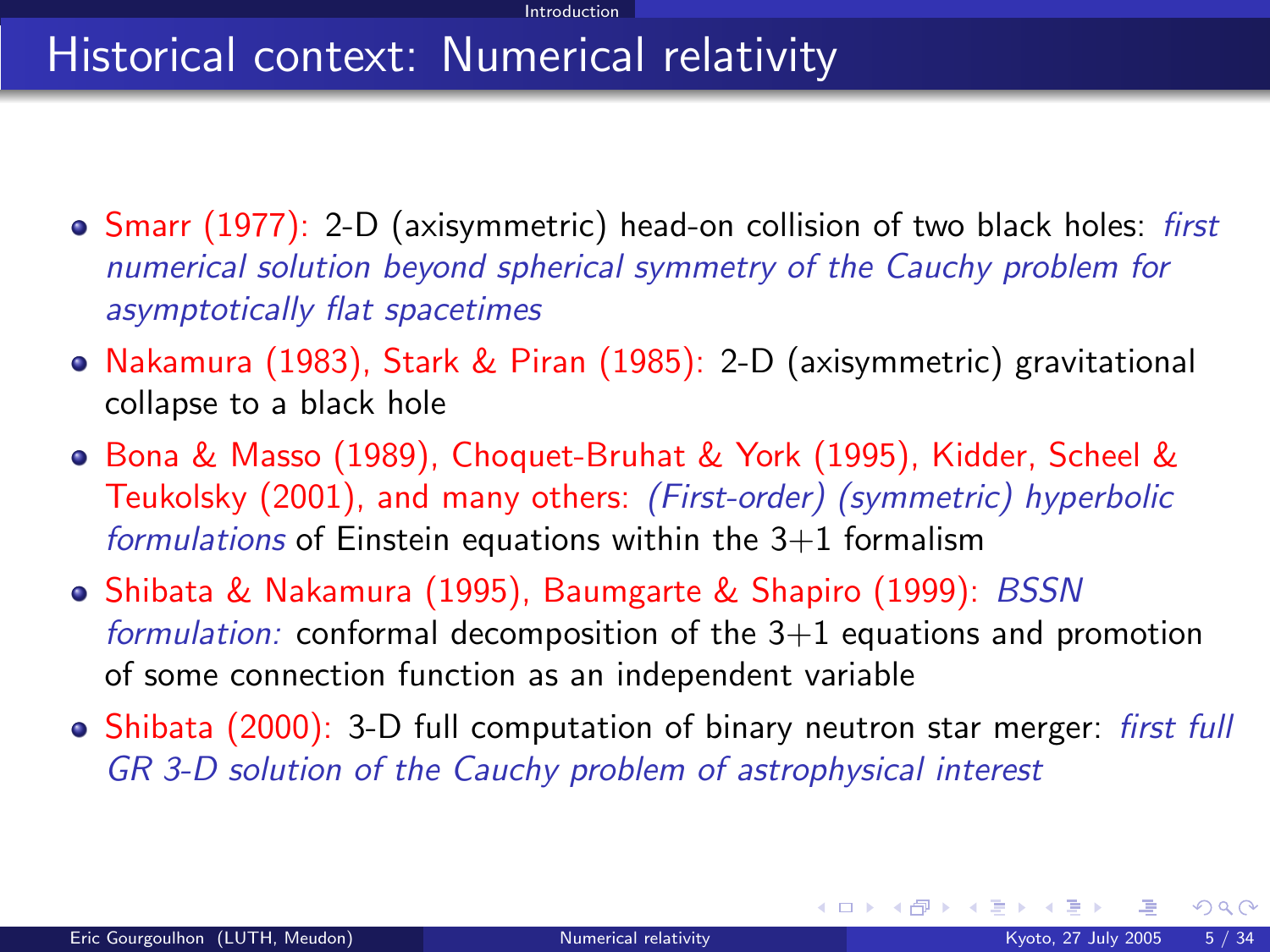### **Outline**



### (2) A short review of  $3+1$  general relativity

<sup>3</sup> [A constrained scheme for 3+1 numerical relativity](#page-24-0)

[Constraining the nuclear matter EOS from GW observations](#page-40-0)

<span id="page-17-0"></span> $\Omega$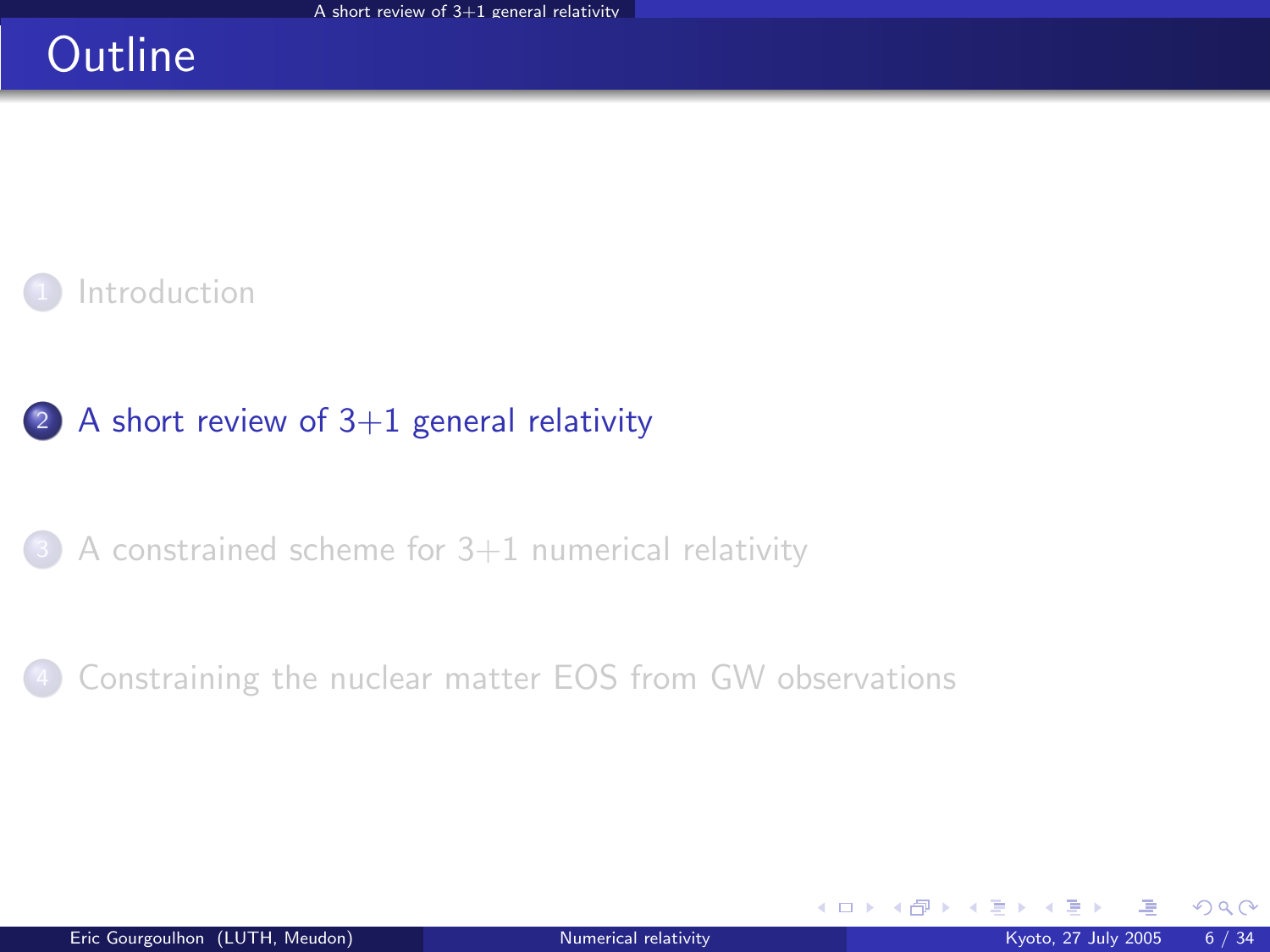#### $review of 3+1 general relativit$

## 3+1 decomposition of spacetime

*Foliation of spacetime* by a family of spacelike hypersurfaces  $(\Sigma_t)_{t\in\mathbb{R}}$  ; on each hypersurface, pick a coordinate system  $(x^i)_{i \in \{1,2,3\}} \Longrightarrow$  $(x^\mu)_{\mu\in\{0,1,2,3\}}=(t,x^1,x^2,x^3)=$  coordinate system on spacetime  $n$ : future directed unit normal to  $\Sigma_t$ :  $n = -N dt$ , N : lapse function  $e_t = \partial/\partial t$  : time vector of the natural basis associated with the coordinates  $(x^{\mu})$  $x^i$  = const  $\begin{array}{l} N: \textsf{ lapse function} \ \boldsymbol{\beta}: \textsf{shift vector} \end{array} \bigg\} \; \boldsymbol{e}_{t} = N \boldsymbol{n} + \boldsymbol{\beta}$ Geometry of the hypersurfaces  $\Sigma_t$ : – induced metric  $\gamma=g+n\otimes n$ – extrinsic curvature :  $K = -\frac{1}{2}$  $\frac{1}{2}$  $\mathcal{L}_n \gamma$ 

$$
g_{\mu\nu} dx^{\mu} dx^{\nu} = -N^2 dt^2 + \gamma_{ij} (dx^i + \beta^i dt) (dx^j + \beta^j dt)
$$

**K ロ ト K 倒 ト K 差 ト** 

 $290$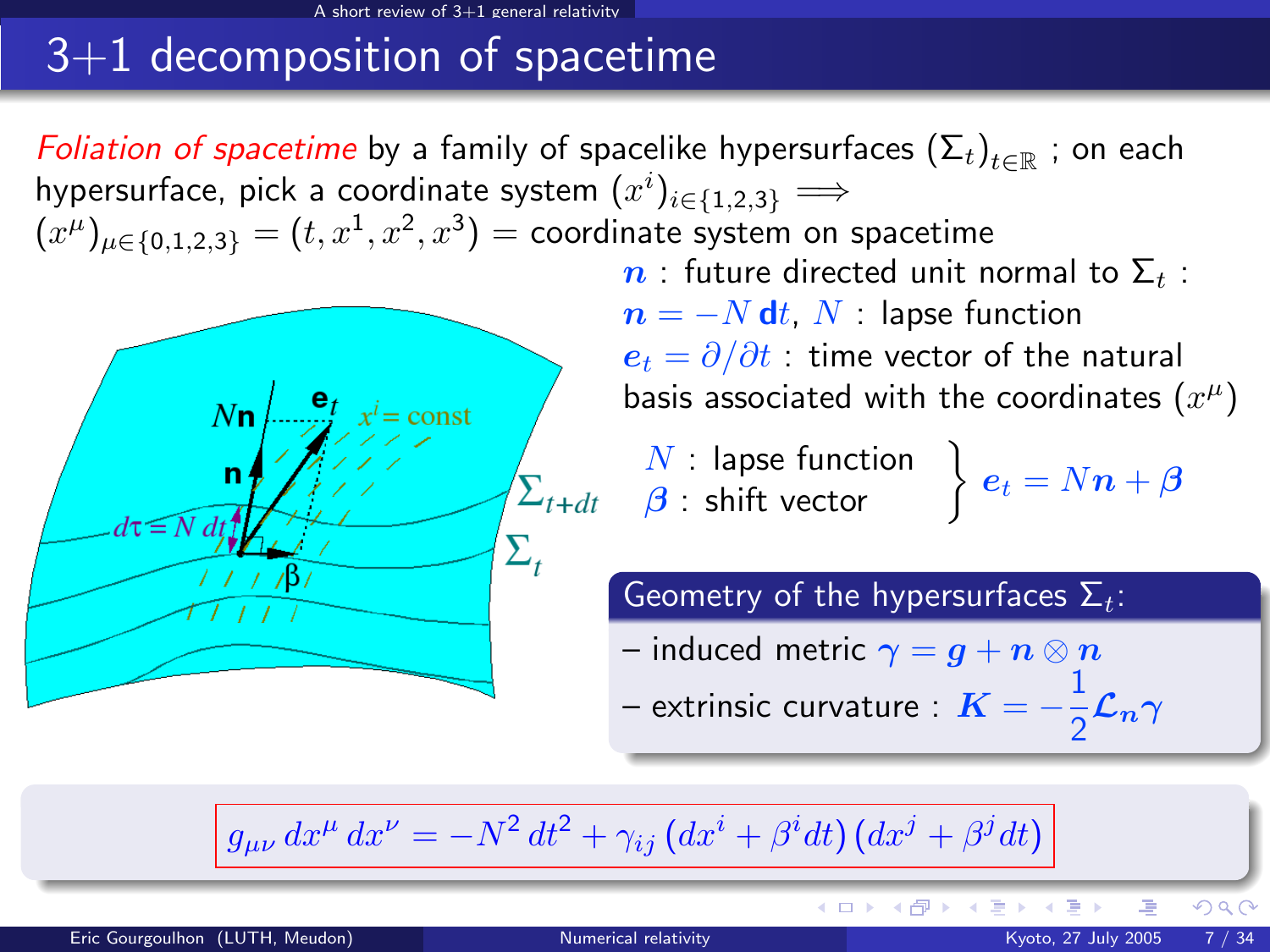### Choice of coordinates within the  $3+1$  formalism

$$
(x^{\mu}) = (t, x^{i}) = (t, x^{1}, x^{2}, x^{3})
$$

Choice of the lapse function  $N \iff$  choice of the slicing  $(\Sigma_t)$ Choice of the shift vector  $\boldsymbol{\beta} \iff$  choice of the spatial coordinates  $(x^i)$ on each hypersurface  $\Sigma_t$ 



A well-spread choice of slicing: maximal slicing:  $K := \text{tr } K = 0$ 

[\[Lichnerowicz 1944\]](#page-0-1)

 $\Omega$ 

**K ロ ト K 何 ト K 手**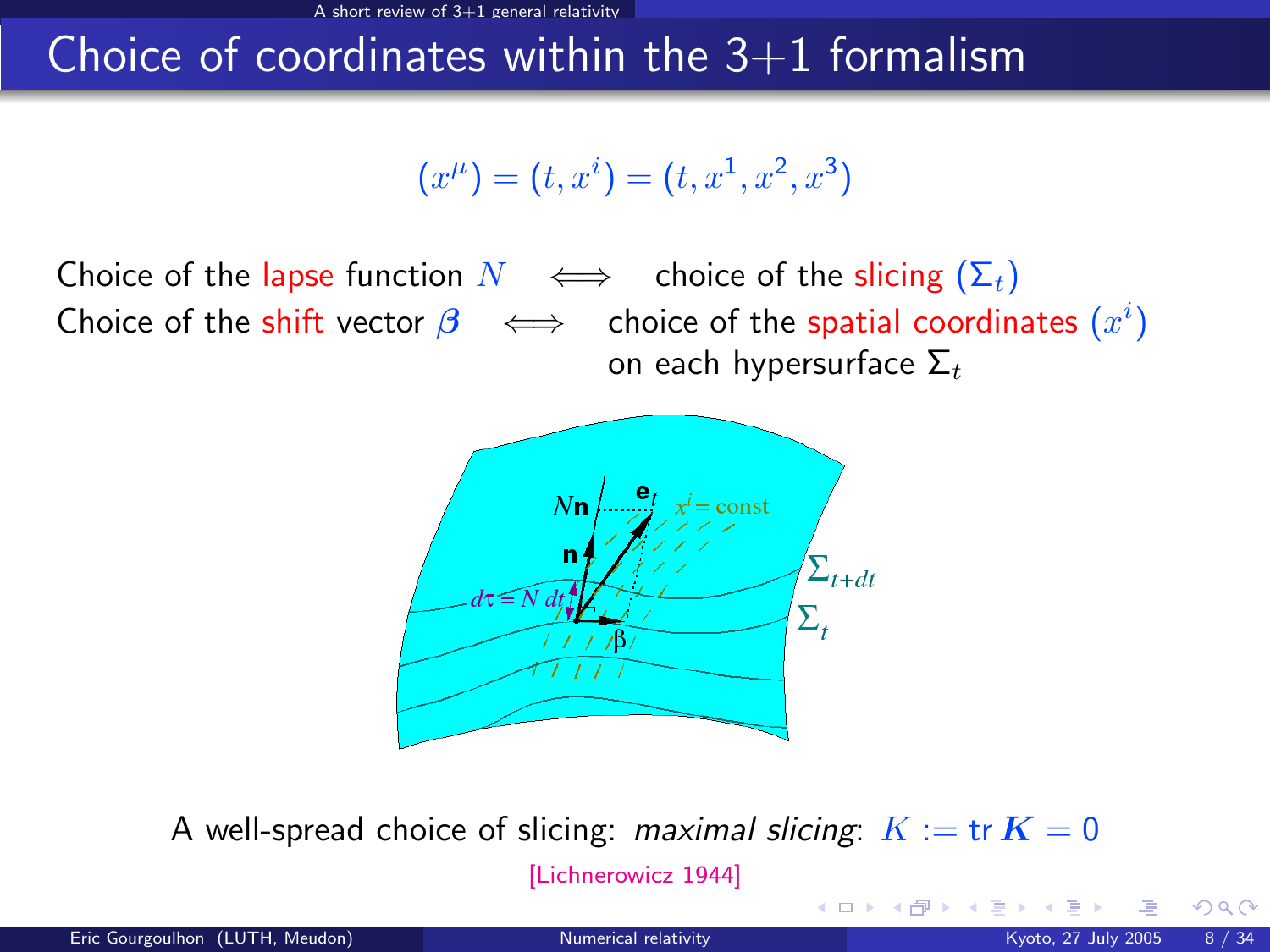## 3+1 decomposition of Einstein equation

### Orthogonal projection of Einstein equation onto  $\Sigma_t$  and along the normal to  $\Sigma_t$ :

- Hamiltonian constraint:  $R + K^2 K_{ij}K^{ij} = 16\pi E$
- Momentum constraint :  $D_i K^{ij} D^i K = 8\pi J^{i}$

\n- **Oynamical equations** : 
$$
\frac{\partial K_{ij}}{\partial t} - \mathcal{L}_{\beta} K_{ij} = -D_i D_j N + N \left[ R_{ij} - 2K_{ik} K^k{}_j + KK_{ij} + 4\pi ((S - E)\gamma_{ij} - 2S_{ij}) \right]
$$
\n

 $E := \bm{T}(\bm{n},\bm{n}) = T_{\mu\nu} \, n^\mu n^\nu, \hspace{0.5cm} J_i := - \gamma_i^{\;\;\mu} \, T_{\mu\nu} \, n^\nu, \hspace{0.5cm} S_{ij} := \gamma_i^{\;\;\mu} \, \gamma_j^{\;\;\nu} \, T_{\mu\nu}, \hspace{0.5cm} S := S_i^{\;\;i}$  $D_i$  : covariant derivative associated with  $\bm{\gamma}, -R_{ij}$  : Ricci tensor of  $D_i, -R:=R_i^{-i}$ Kinematical relation between  $\boldsymbol{\gamma}$  and  $\boldsymbol{K}$ :  $\qquad \frac{\partial \gamma^{ij}}{\partial t}+D^i\beta^j+D^j\beta^i=2NK^{ij}$ 

Resolution of Einstein equation  $\equiv$  Cauchy problem

 $\Omega$ 

イロメ イ部メ イ君メ イ君メー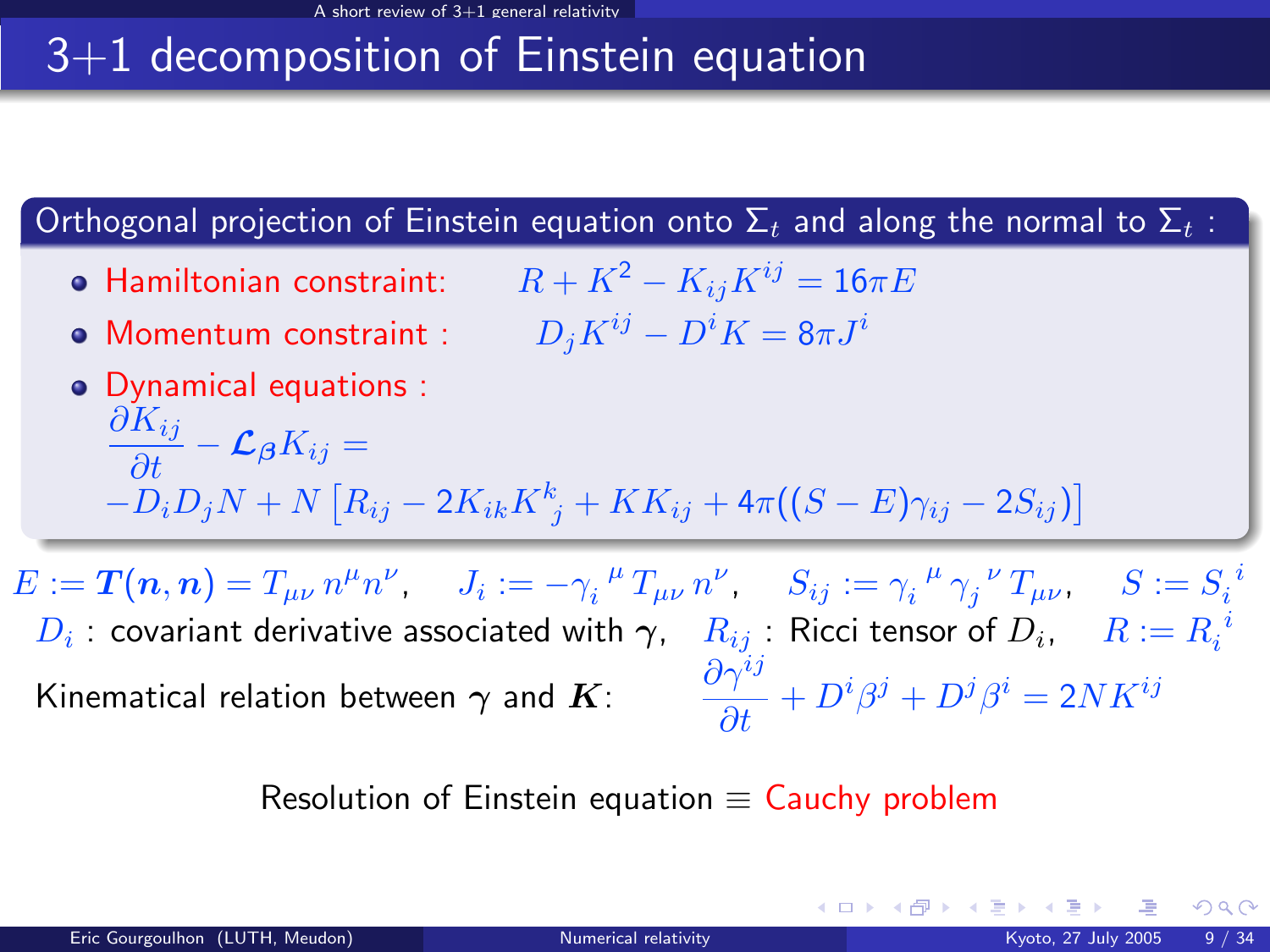## Free vs. constrained evolution in  $3+1$  numerical relativity

Einstein equations split into

 $\sqrt{ }$  $\int$ 

 $\mathcal{L}$ 

dynamical equations  $\qquad \frac{\partial}{\partial t} K_{ij} = ...$ Hamiltonian constraint  $\tilde{R} + K^2 - K_{ij}K^{ij} = 16\pi E$ momentum constraint  $\left\| {D_j{K_i}^{\left( j \right)} - D_iK} \right\| = 8\pi {J_i}$ 

- 2-D computations(80's and 90's):
	- partially constrained schemes: Bardeen & Piran (1983), Stark & Piran (1985), Evans (1986)
	- fully constrained schemes: Evans (1989), Shapiro & Teukolsky (1992), Abrahams et al. (1994)
- 3-D computations (from mid 90's): Almost all based on free evolution schemes: BSSN, symmetric hyperbolic formulations, etc...  $\implies$  problem: exponential growth of constraint violating modes

### "Standard issue" 1:

The constraints usually involve elliptic equations and 3-D elliptic solvers are CPU-time expensive !

**K ロ ト K 倒 ト K 差 ト** 

 $290$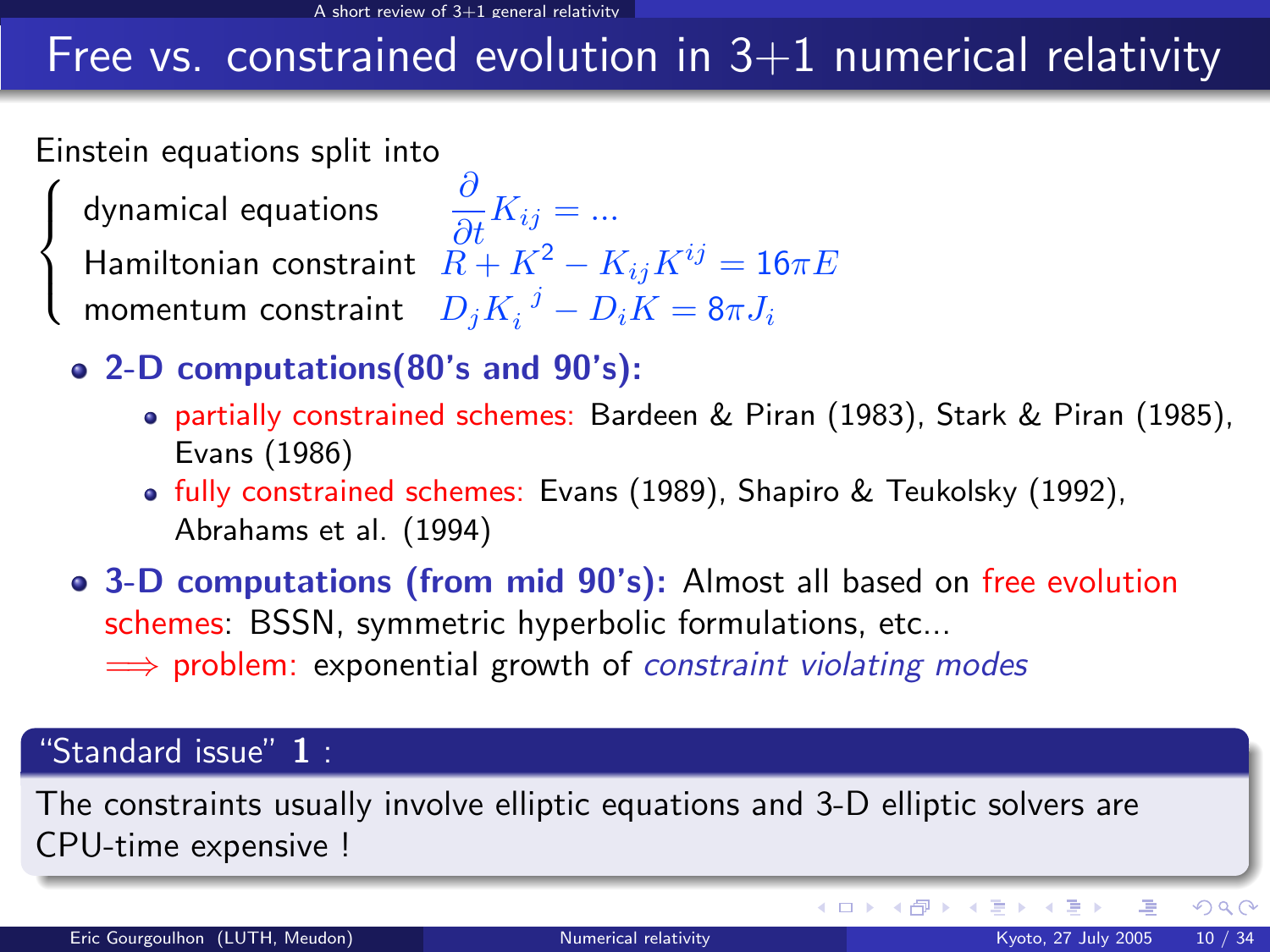# Cartesian vs. spherical coordinates in  $3+1$  numerical relativity

- 1-D and 2-D computations: massive usage of spherical coordinates  $(r, \theta, \varphi)$
- 3-D computations: almost all based on Cartesian coordinates  $(x, y, z)$ , although spherical coordinates are better suited to study objects with spherical topology (black holes, neutron stars). Two exceptions: – Nakamura et al. (1987): evolution of pure gravitational wave spacetimes in spherical coordinates (but with Cartesian components of tensor fields) – Stark (1989): attempt to compute 3D stellar collapse in spherical coordinates

#### "Standard issue"  $2$  :

Spherical coordinates are singular at  $r = 0$  and  $\theta = 0$  or  $\pi$ !

 $QQ$ 

メロメ メタメ メミメス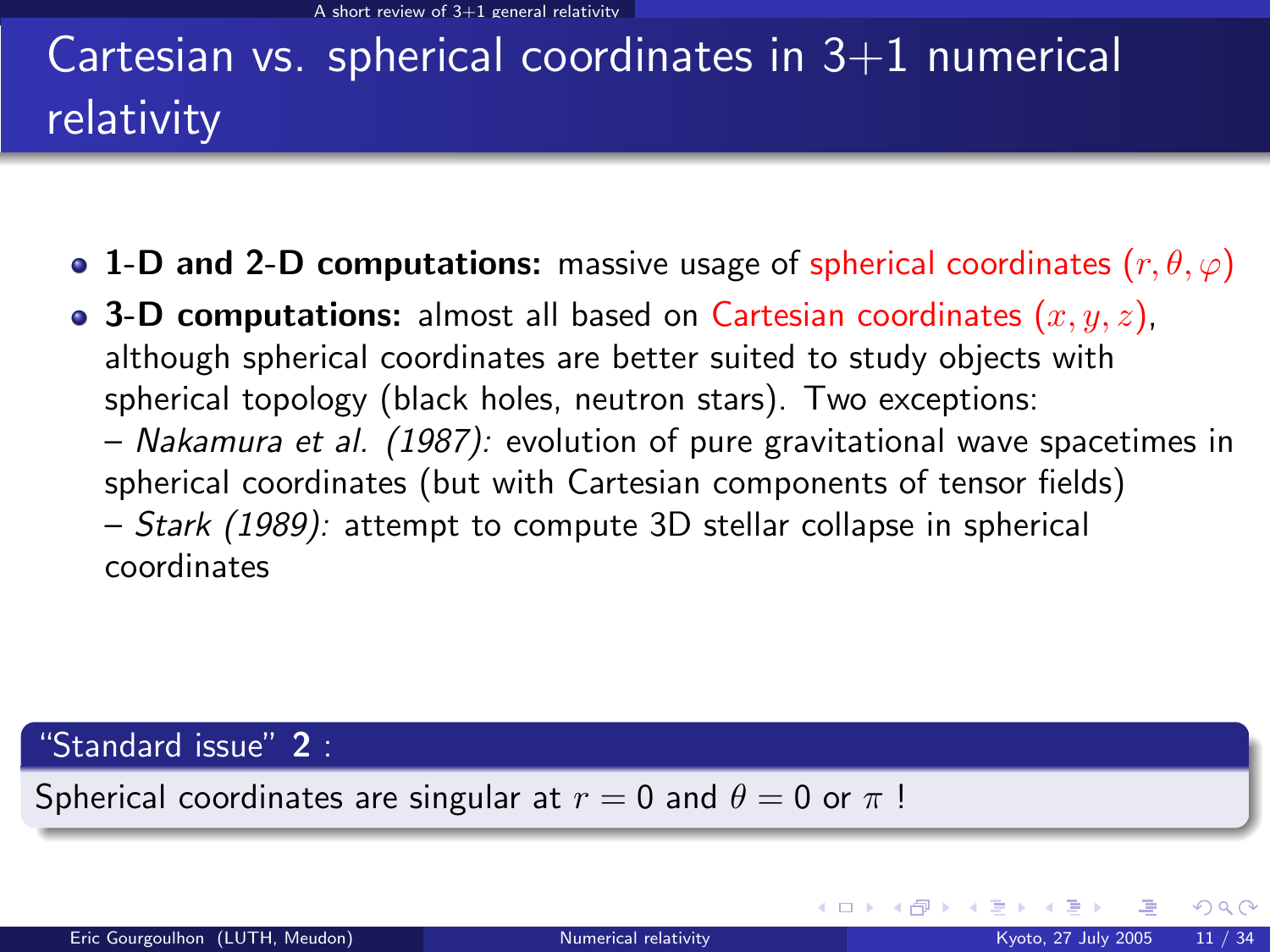### "Standard issues" 1 and 2 can be overcome

"Standard issues" 1 and 2 are neither mathematical nor physical

they are technical ones

 $\implies$  they can be overcome with appropriate techniques

### Spectral methods allow for

- an automatic treatment of the singularities of spherical coordinates (issue 2)
- fast 3-D elliptic solvers in spherical coordinates: 3-D Poisson equation reduced to a system of 1-D algebraic equations with banded matrices

[Grandclément, Bonazzola, Gourgoulhon & Marck, J. Comp. Phys. 170, 231 (2001)] ( $i$ SUe 1)

 $\Omega$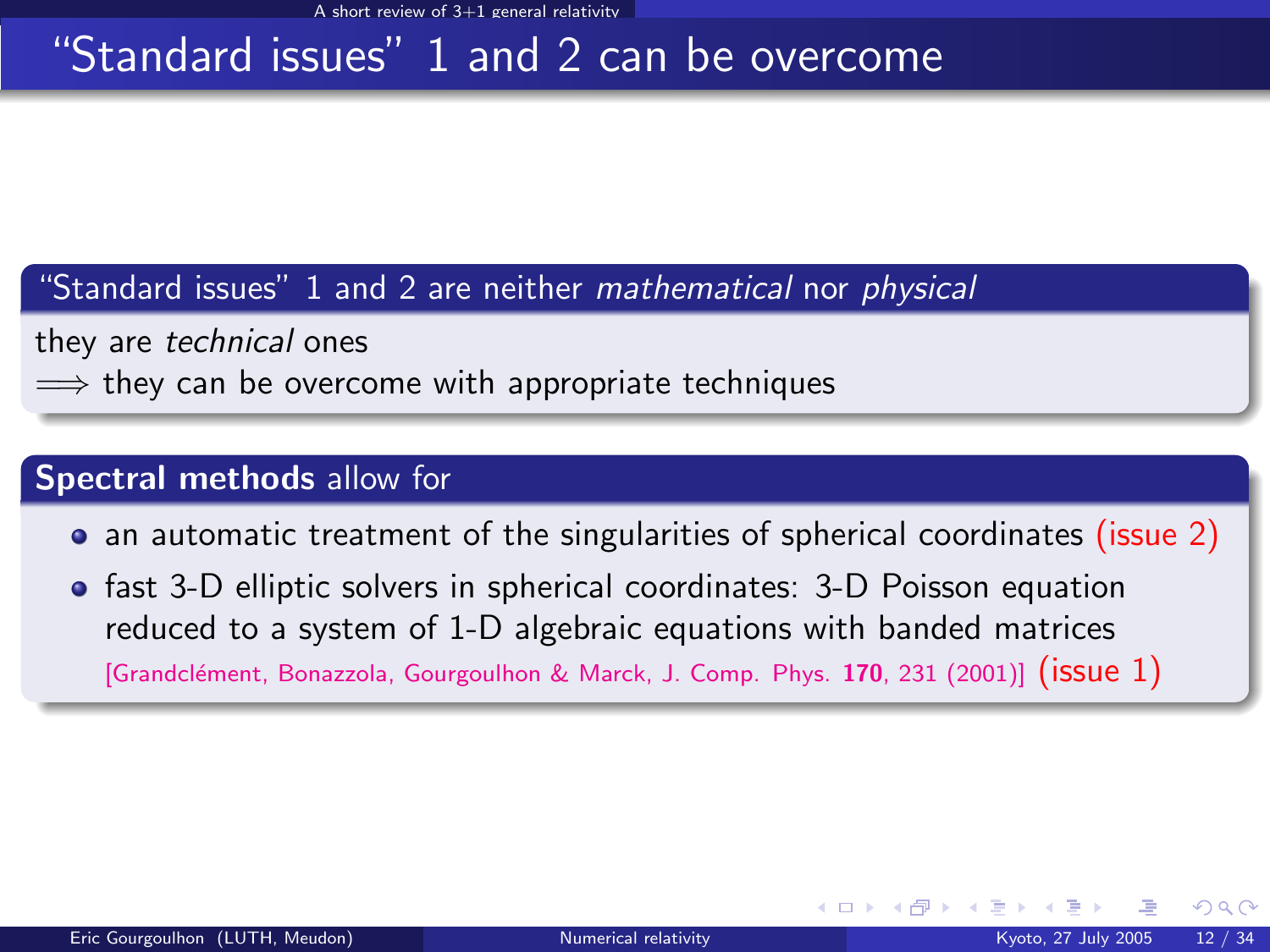### **Outline**



 $(2)$  [A short review of 3+1 general relativity](#page-17-0)

<sup>3</sup> [A constrained scheme for 3+1 numerical relativity](#page-24-0)

[Constraining the nuclear matter EOS from GW observations](#page-40-0)

<span id="page-24-0"></span> $\Omega$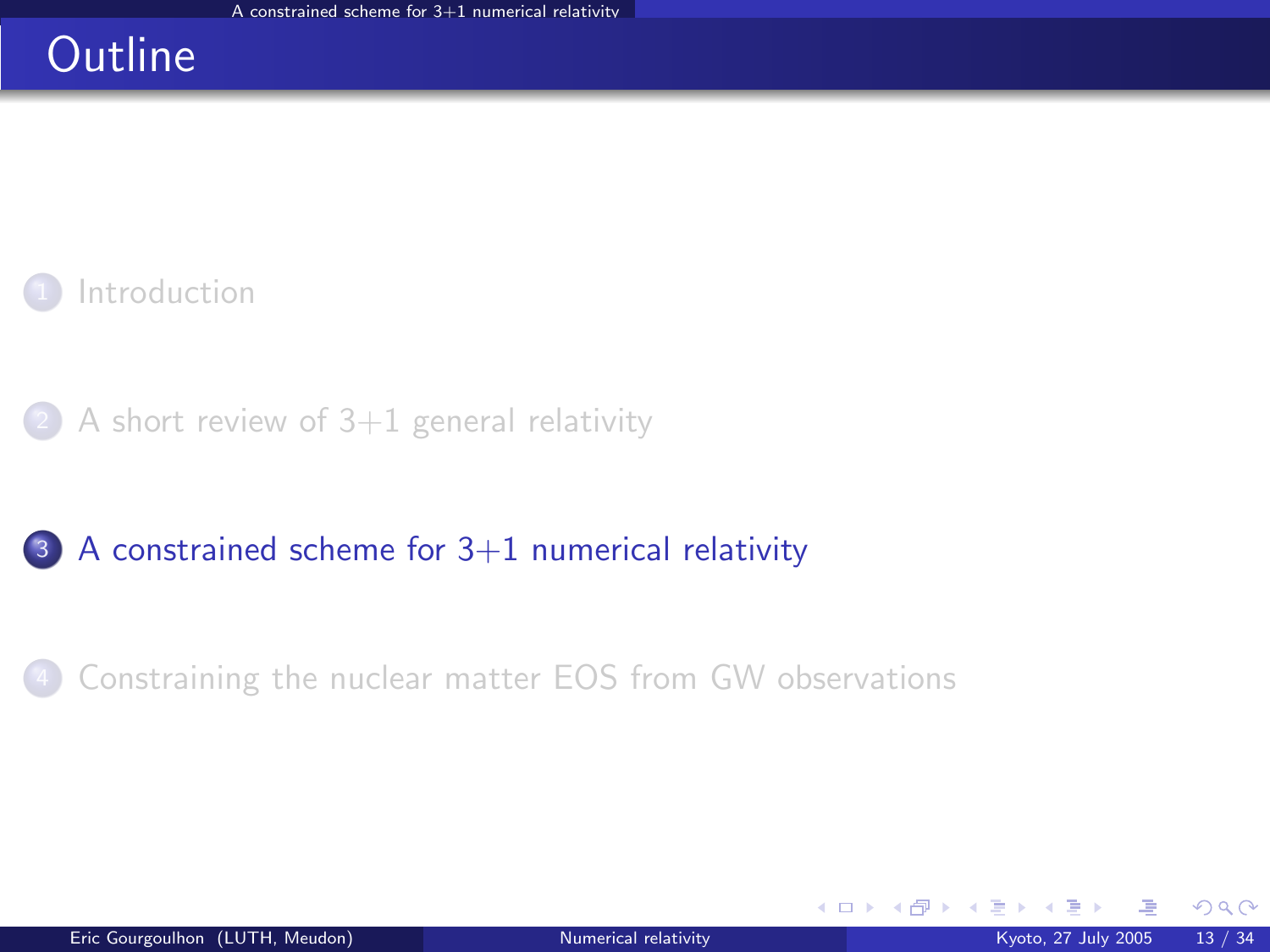### A new scheme for  $3+1$  numerical relativity

### Constrained scheme built upon maximal slicing and Dirac gauge

[Bonazzola, Gourgoulhon, Grandclément & Novak, PRD 70, 104007 (2004)]

 $\Omega$ 

**K ロ ▶ K 伊 ▶ K 舌**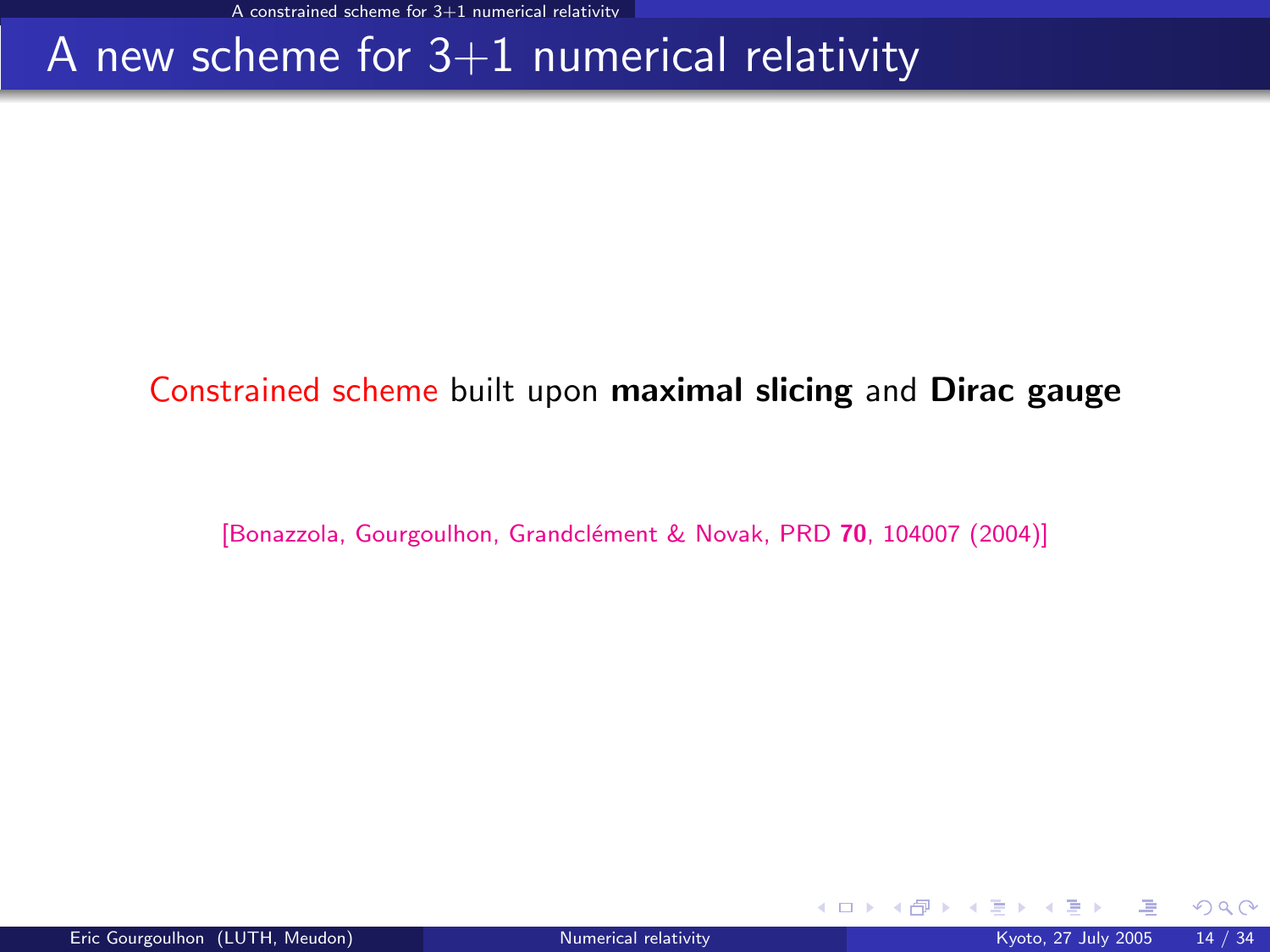## Conformal metric and dynamics of the gravitational field

### Dynamical degrees of freedom of the gravitational field:

York (1972) : they are carried by the conformal "metric"

$$
\hat{\gamma}_{ij}:=\gamma^{-1/3}\,\gamma_{ij}\qquad\text{ with }\gamma:=\det\gamma_{ij}
$$

$$
\hat{\gamma}_{ij} = \text{tensor density of weight } -2/3
$$

To work with tensor fields only, introduce an extra structure on  $\Sigma_t$ : a flat metric  $\displaystyle f$  such that  $\displaystyle\frac{\partial f_{ij}}{\partial t}=0$  and  $\gamma_{ij}\sim f_{ij}$  at spatial infinity (*asymptotic flatness)* Define  $\tilde \gamma_{ij}:=\Psi^{-4}\,\gamma_{ij}$  or  $\gamma_{ij}=:\Psi^{4}\,\tilde \gamma_{ij}$  with  $\Psi:=\left(\frac{\gamma}{f}\right)^{1/12}$ ,  $f:=\det f_{ij}$  $\tilde{\gamma}_{ij}$  is invariant under any conformal transformation of  $\gamma_{ij}$  and verifies det  $\tilde{\gamma}_{ij} = f$ 

| Notations:                                                                                                                   | $\tilde{\gamma}^{ij}$ : inverse conformal metric : $\tilde{\gamma}_{ik}\tilde{\gamma}^{kj} = \delta_i{}^j$ |
|------------------------------------------------------------------------------------------------------------------------------|------------------------------------------------------------------------------------------------------------|
| $\tilde{D}_i$ : covariant derivative associated with $\tilde{\gamma}_{ij}$ , $\tilde{D}^i := \tilde{\gamma}^{ij}\tilde{D}_j$ |                                                                                                            |
| $\mathcal{D}_i$ : covariant derivative associated with $f_{ij}$ , $\mathcal{D}^i := f^{ij}\mathcal{D}_j$                     |                                                                                                            |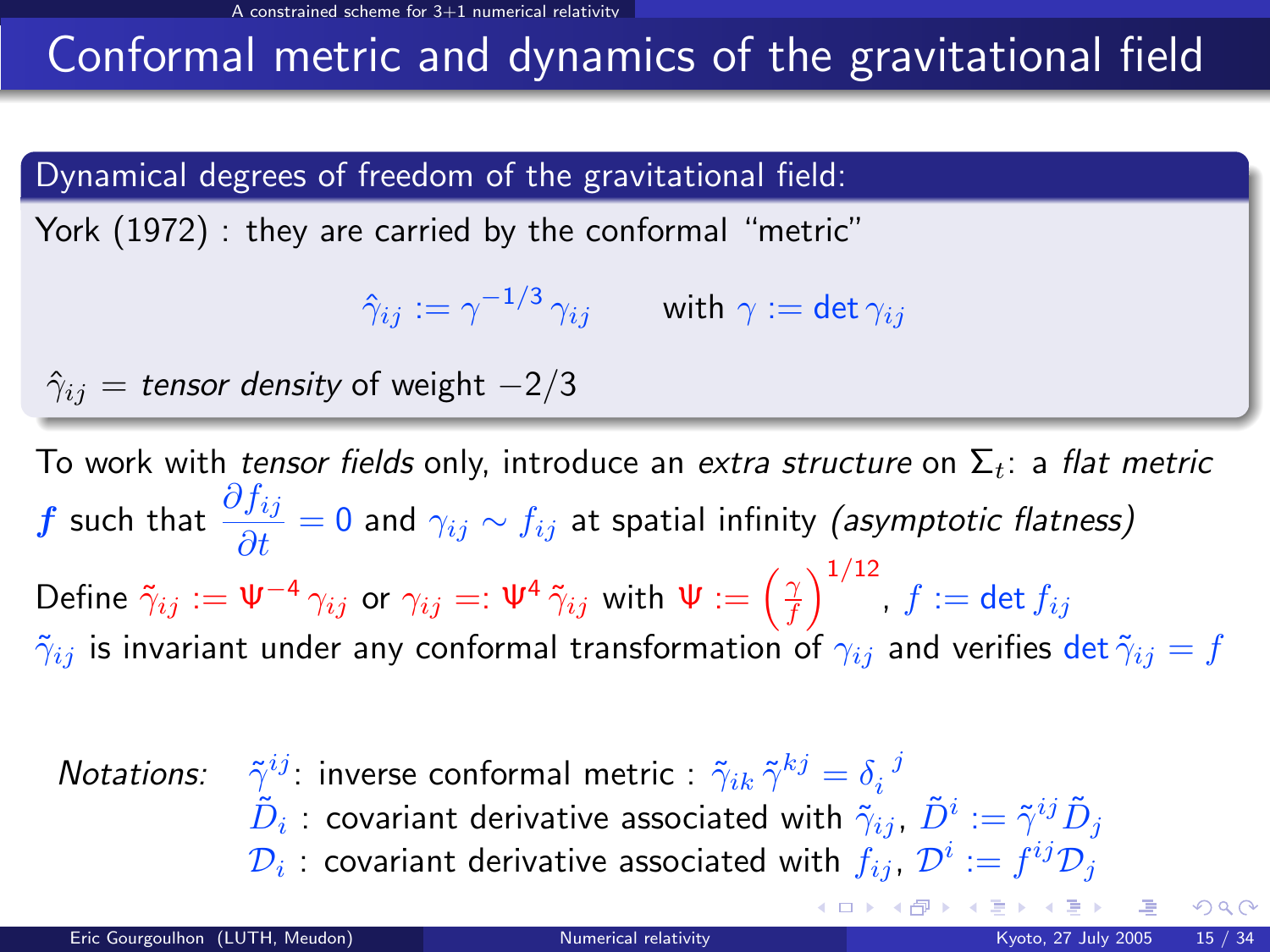### Dirac gauge: definition

**Conformal decomposition** of the metric  $\gamma_{ij}$  of the spacelike hypersurfaces  $\Sigma_t$ :

$$
\gamma_{ij} =: \Psi^4 \, \tilde{\gamma}_{ij} \qquad \text{with} \qquad \tilde{\gamma}^{ij} =: f^{ij} + h^{ij}
$$

where  $f_{ij}$  is a flat metric on  $\Sigma_t$ ,  $h^{ij}$  a symmetric tensor and  $\Psi$  a scalar field  $\text{\sf defined by } \Psi := \left(\frac{\det \gamma_{ij}}{\det f_{ij}}\right)^{1/12}$ Dirac gauge (Dirac, 1959) = divergence-free condition on  $\tilde{\gamma}^{ij}$ :

 $\mathcal{D}_{j} \tilde{\gamma}^{ij} = \mathcal{D}_{j} h^{ij} = 0$ 

where  $\mathcal{D}_i$  denotes the covariant derivative with respect to the flat metric  $f_{ii}$ . Compare

- minimal distortion (Smarr & York 1978) :  $D_j\left(\partial\tilde{\gamma}^{ij}/\partial t\right)=0$
- pseudo-minimal distortion (Nakamura 1994) :  $\mathcal{D}^{j}\left(\partial\tilde{\gamma}^{ij}/\partial t\right)=0$

*Notice:* Dirac gauge  $\iff$  BSSN connection functions vanish:  $\ddot{\Gamma}^i = 0$ 

**K ロ ト K 個 ト K 差 ト K 差**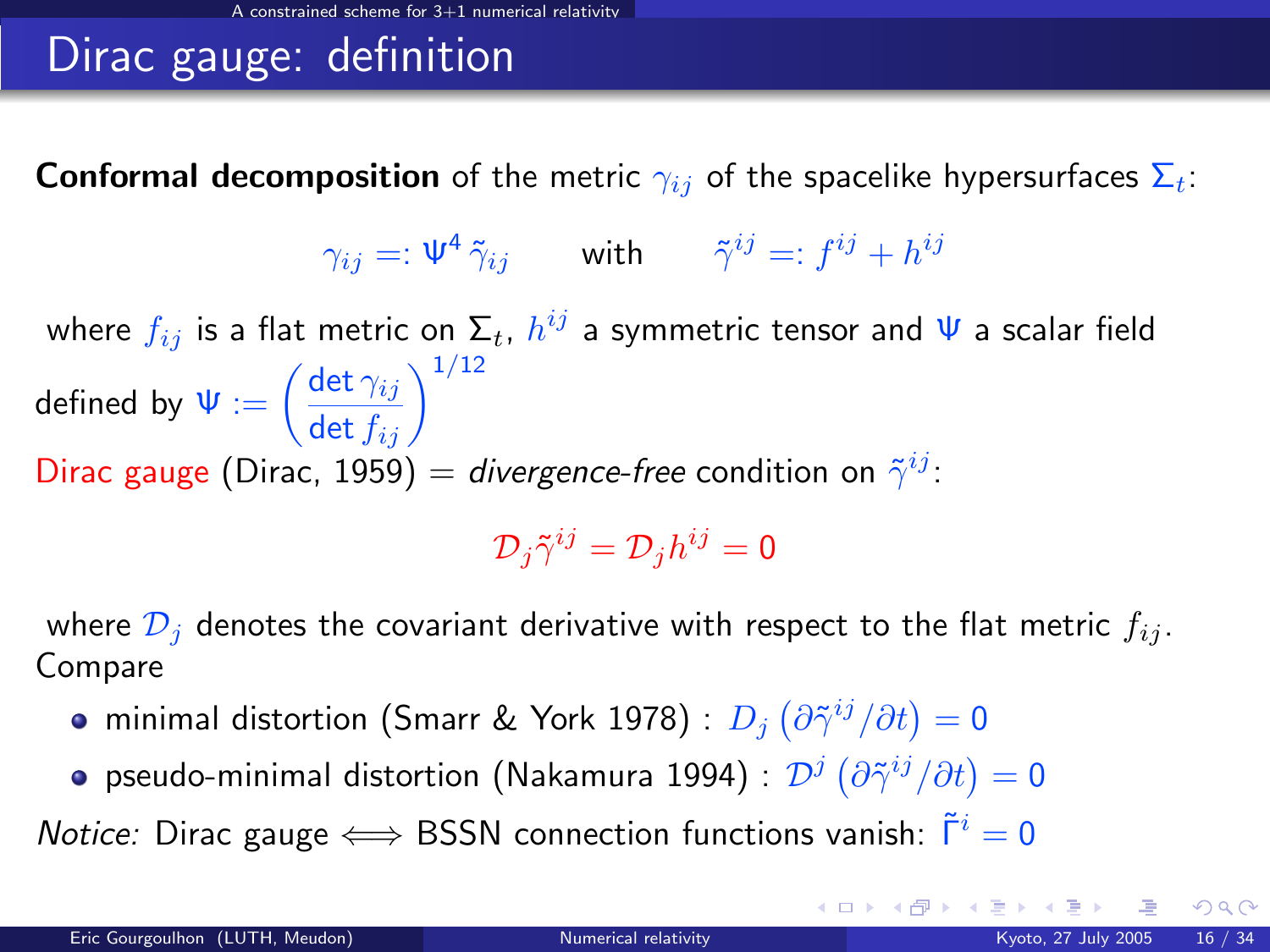### Dirac gauge: motivation

Expressing the Ricci tensor of conformal metric as a second order operator: In terms of the covariant derivative  $\mathcal{D}_i$  associated with the flat metric  $f$ :

$$
\tilde{\gamma}^{ik}\tilde{\gamma}^{jl}\tilde{R}_{kl}=\frac{1}{2}\left(\tilde{\gamma}^{kl}\mathcal{D}_{k}\mathcal{D}_{l}h^{ij}-\tilde{\gamma}^{ik}\mathcal{D}_{k}H^{j}-\tilde{\gamma}^{jk}\mathcal{D}_{k}H^{i}\right)+\mathcal{Q}(\tilde{\gamma},\mathcal{D}\tilde{\gamma})
$$

with  $H^i:=\mathcal{D}_j h^{ij}=\mathcal{D}_j \tilde{\gamma}^{ij}=-\tilde{\gamma}^{kl}{\Delta^i}_{kl}=-\tilde{\gamma}^{kl}(\tilde{\Gamma}^i{}_{kl}-\bar{\Gamma}^i{}_{kl})$ 

and  $\mathcal{Q}(\tilde{\gamma}, \mathcal{D}\tilde{\gamma})$  is quadratic in first order derivatives  $\mathcal{D}h$ Dirac gauge:  $H^i = 0 \Longrightarrow$  Ricci tensor becomes an elliptic operator for  $h^{ij}$ Similar property as harmonic coordinates for the 4-dimensional Ricci tensor:

<sup>4</sup>
$$
R_{\alpha\beta} = -\frac{1}{2}g^{\mu\nu}\frac{\partial}{\partial x^{\mu}}\frac{\partial}{\partial x^{\nu}}g_{\alpha\beta}
$$
 + quadratic terms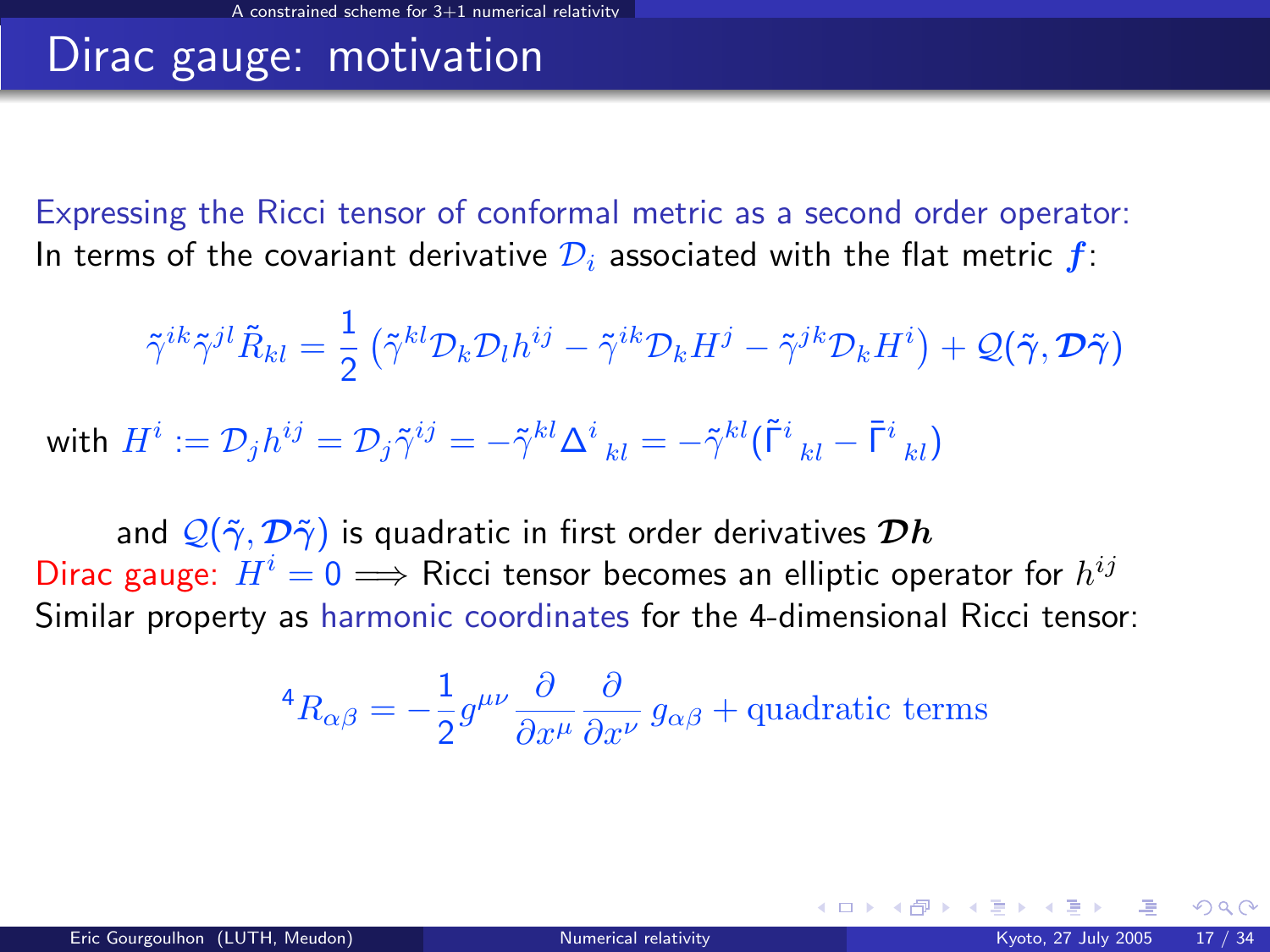### Dirac gauge: discussion

• introduced by Dirac (1959) in order to fix the coordinates in some Hamiltonian formulation of general relativity; originally defined for Cartesian coordinates only:  $\frac{\partial}{\partial x^j}$  $\left(\gamma^{1/3}\,\gamma^{ij}\right)=0$ 

but trivially extended by us to more general type of coordinates (e.g. spherical) thanks to the introduction of the flat metric  $f_{ij}$ :  $\mathcal{D}_j\left((\gamma/f)^{1/3}\gamma^{ij}\right)=0$ 

- **•** first discussed in the context of numerical relativity by Smarr & York (1978), as a candidate for a radiation gauge, but disregarded for not being covariant under coordinate transformation  $(x^i) \mapsto (x^{i'})$  in the hypersurface  $\overline{\Sigma}_t$ , contrary to the minimal distortion gauge proposed by them
- fully specifies (up to some boundary conditions) the coordinates in each hypersurface  $\Sigma_t$ , including the initial one  $\Rightarrow$  allows for the search for stationary solutions

メロメ メ御 メメ きょくき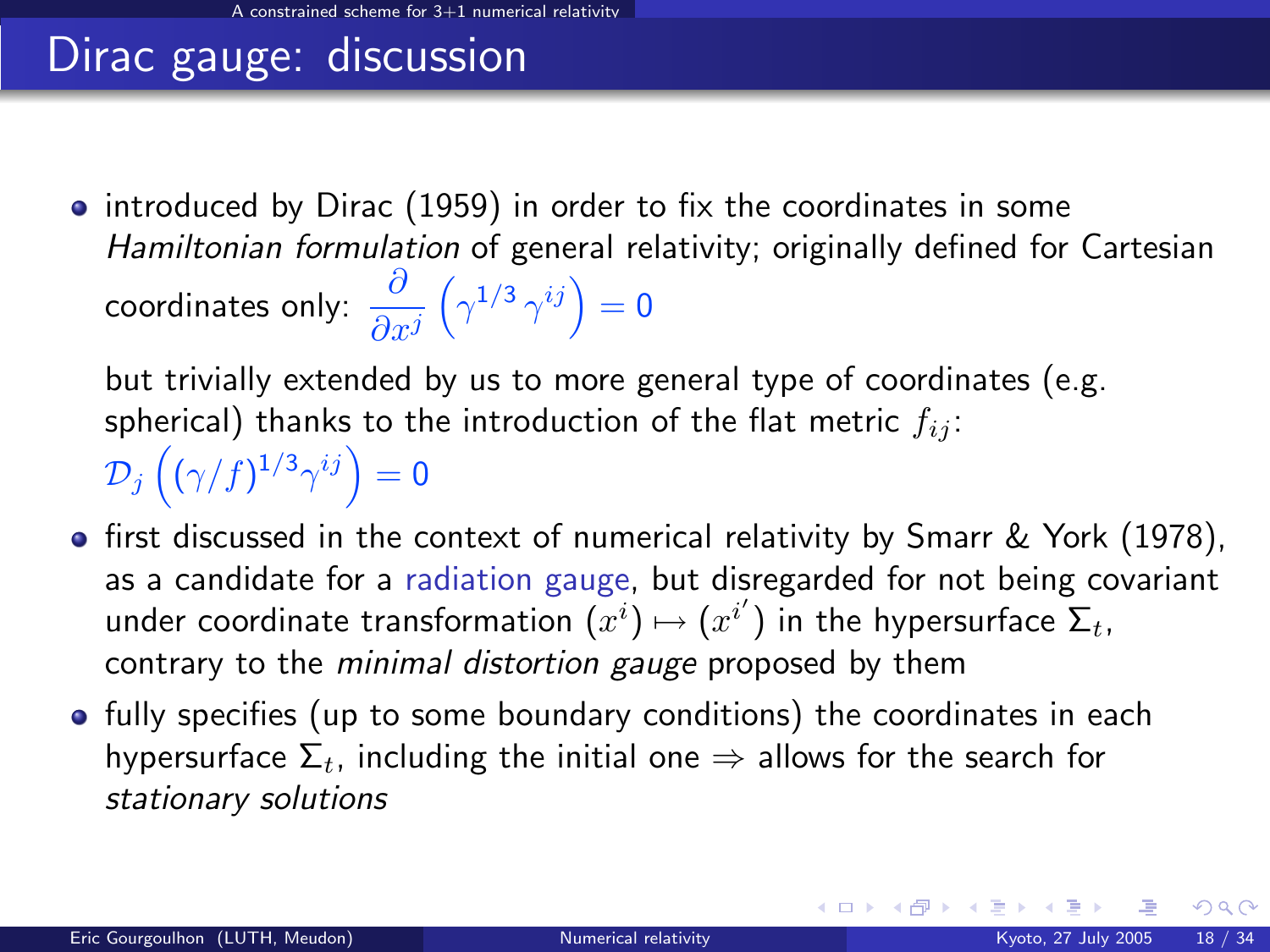## Dirac gauge: discussion (con't)

- $\bullet$  leads asymptotically to transverse-traceless (TT) coordinates (same as minimal distortion gauge). Both gauges are analogous to Coulomb gauge in electrodynamics
- turns the Ricci tensor of conformal metric  $\tilde{\gamma}_{ij}$  into an elliptic operator for  $h^{ij}$  $\Longrightarrow$  the dynamical Einstein equations become a *wave equation* for  $h^{ij}$
- results in a *vector elliptic equation* for the shift vector  $\beta^i$

 $\Omega$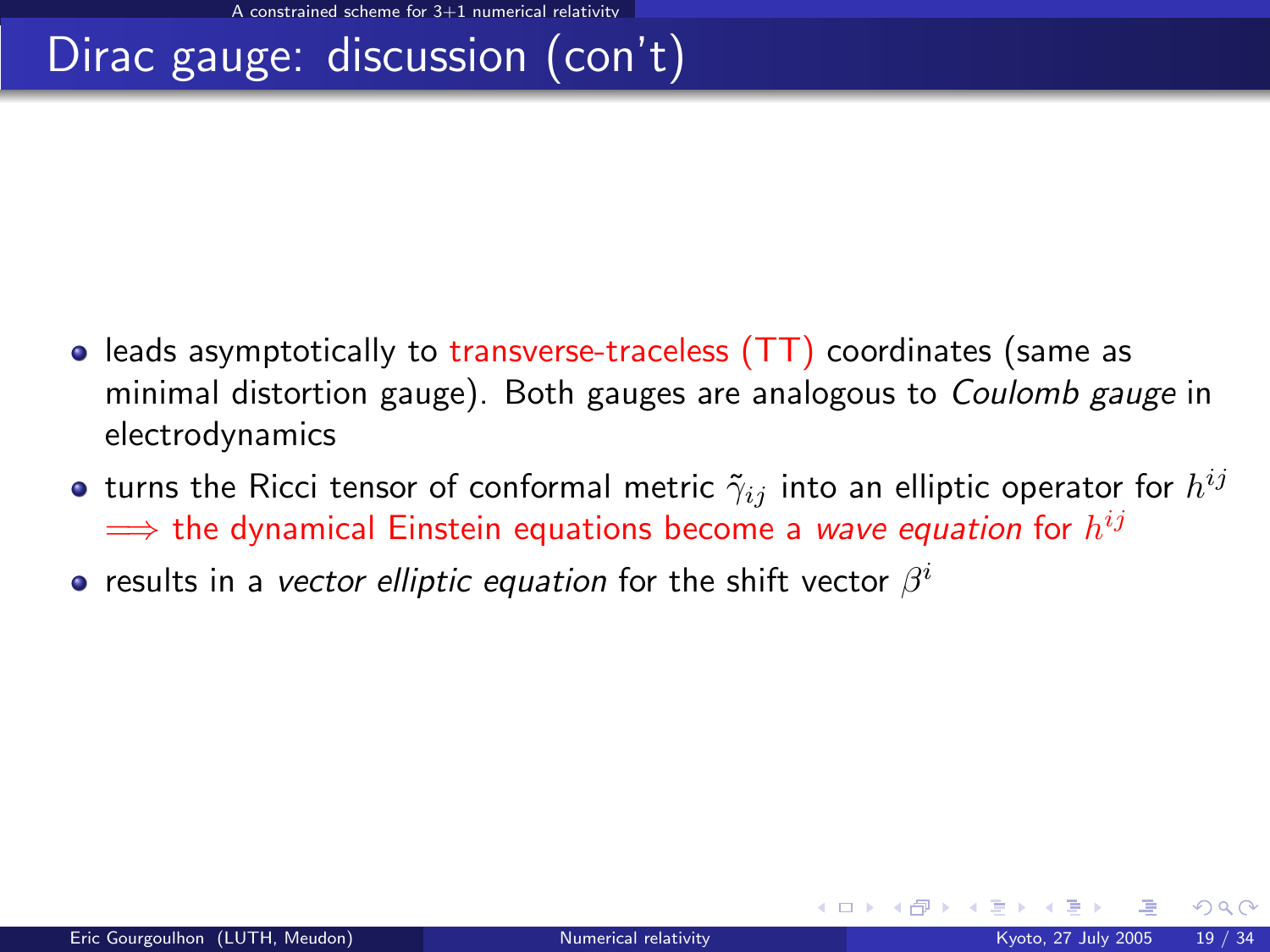### Maximal slicing  $+$  Dirac gauge

Our choice of coordinates to solve numerically the Cauchy problem:

- choice of  $\Sigma_t$  foliation: maximal slicing:  $K := \text{tr } K = 0$
- choice of  $(x^i)$  coordinates within  $\Sigma_t$ : Dirac gauge:  $\mathcal{D}_jh^{ij}=0$

Note: the Cauchy problem has been shown to be locally strongly well posed for a similar coordinate system, namely constant mean curvature  $(K = t)$  and spatial harmonic coordinates  $\left( \mathcal{D}_j \left[ (\gamma/f)^{1/2} \, \gamma^{ij} \right] = 0 \right)$ [Andersson & Moncrief, Ann. Henri Poincaré 4, 1 (2003)]

**K ロ ト K 倒 ト K 差 ト**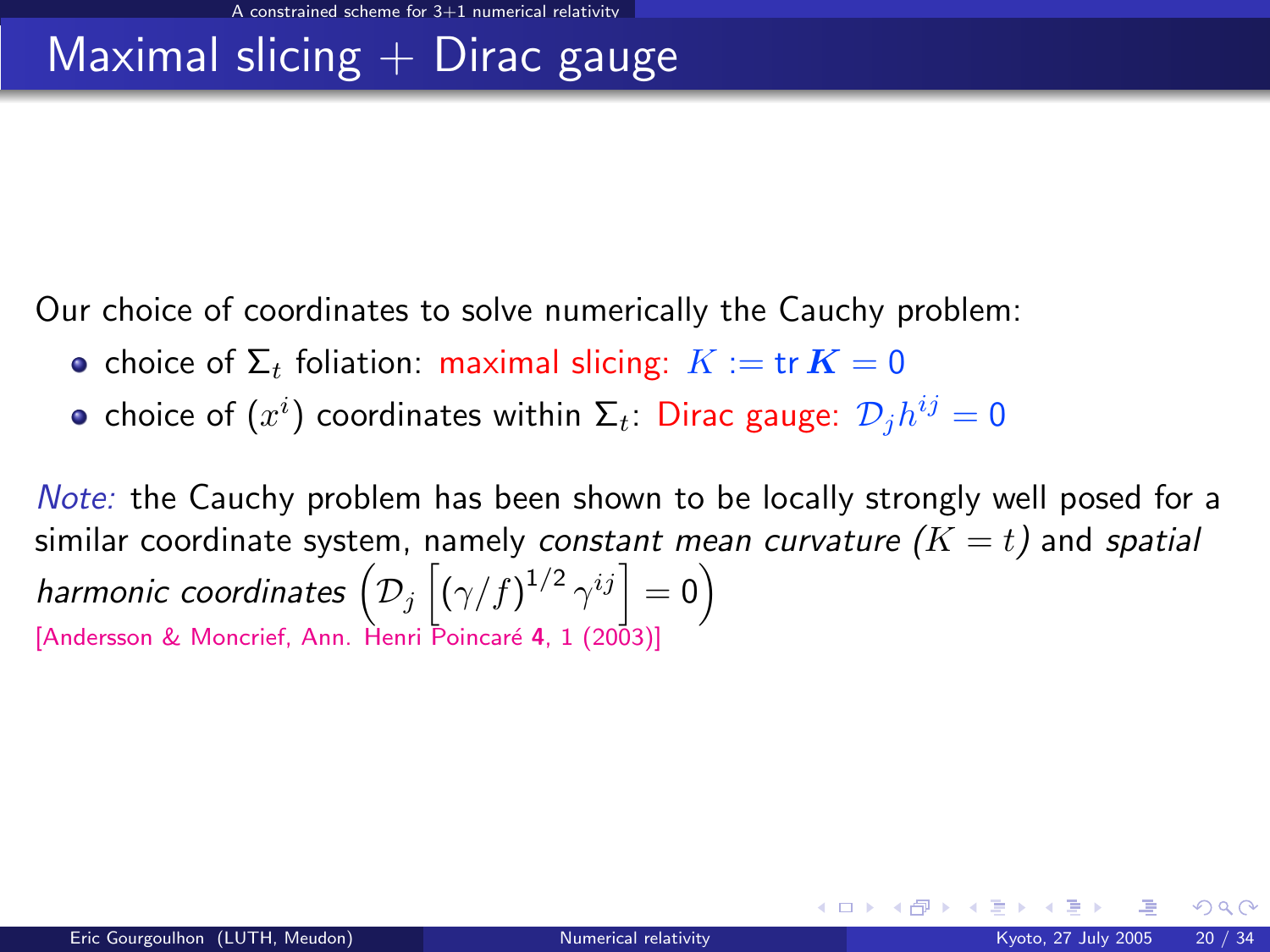### $3+1$  Einstein equations in maximal slicing  $+$  Dirac gauge

[Bonazzola, Gourgoulhon, Grandclément & Novak, PRD 70, 104007 (2004)]

5 elliptic equations (4 constraints  $+$   $K=0$  condition) ( $\Delta:=\mathcal{D}_{k}\mathcal{D}^{k}$ ):

 $\Delta N=\Psi^4 N \left[4\pi(E+S)+\tilde{A}_{kl}A^{kl}\right]-h^{kl}\mathcal{D}_k\mathcal{D}_lN-2\tilde{D}_k$  In  $\Psi\,\tilde{D}^kN$ 

$$
\Delta(\Psi^2 N) = \Psi^6 N \left( 4\pi S + \frac{3}{4} \tilde{A}_{kl} A^{kl} \right) - h^{kl} \mathcal{D}_k \mathcal{D}_l (\Psi^2 N)
$$

$$
+ \Psi^2 \left[ N \left( \frac{1}{16} \tilde{\gamma}^{kl} \mathcal{D}_k h^{ij} \mathcal{D}_l \tilde{\gamma}_{ij} - \frac{1}{8} \tilde{\gamma}^{kl} \mathcal{D}_k h^{ij} \mathcal{D}_j \tilde{\gamma}_{il} \right. \right.
$$

$$
+ 2 \tilde{D}_k \ln \Psi \tilde{D}^k \ln \Psi \right) + 2 \tilde{D}_k \ln \Psi \tilde{D}^k N \bigg].
$$

 $\Delta\beta^i + \frac{1}{2}$  $\frac{1}{3} \mathcal{D}^i (\mathcal{D}_j \beta^j)$  = 2 $A^{ij} \mathcal{D}_j N + 16 \pi N \Psi^4 J^i - 12 N A^{ij} \mathcal{D}_j$  ln Ψ  $-2\Delta^{i}{}_{kl}NA^{kl} - h^{kl}\mathcal{D}_{k}\mathcal{D}_{l}\beta^{i} - \frac{1}{3}$  $\frac{1}{3}h^{ik}\mathcal{D}_k\mathcal{D}_l\beta^l$ 

 $\Omega$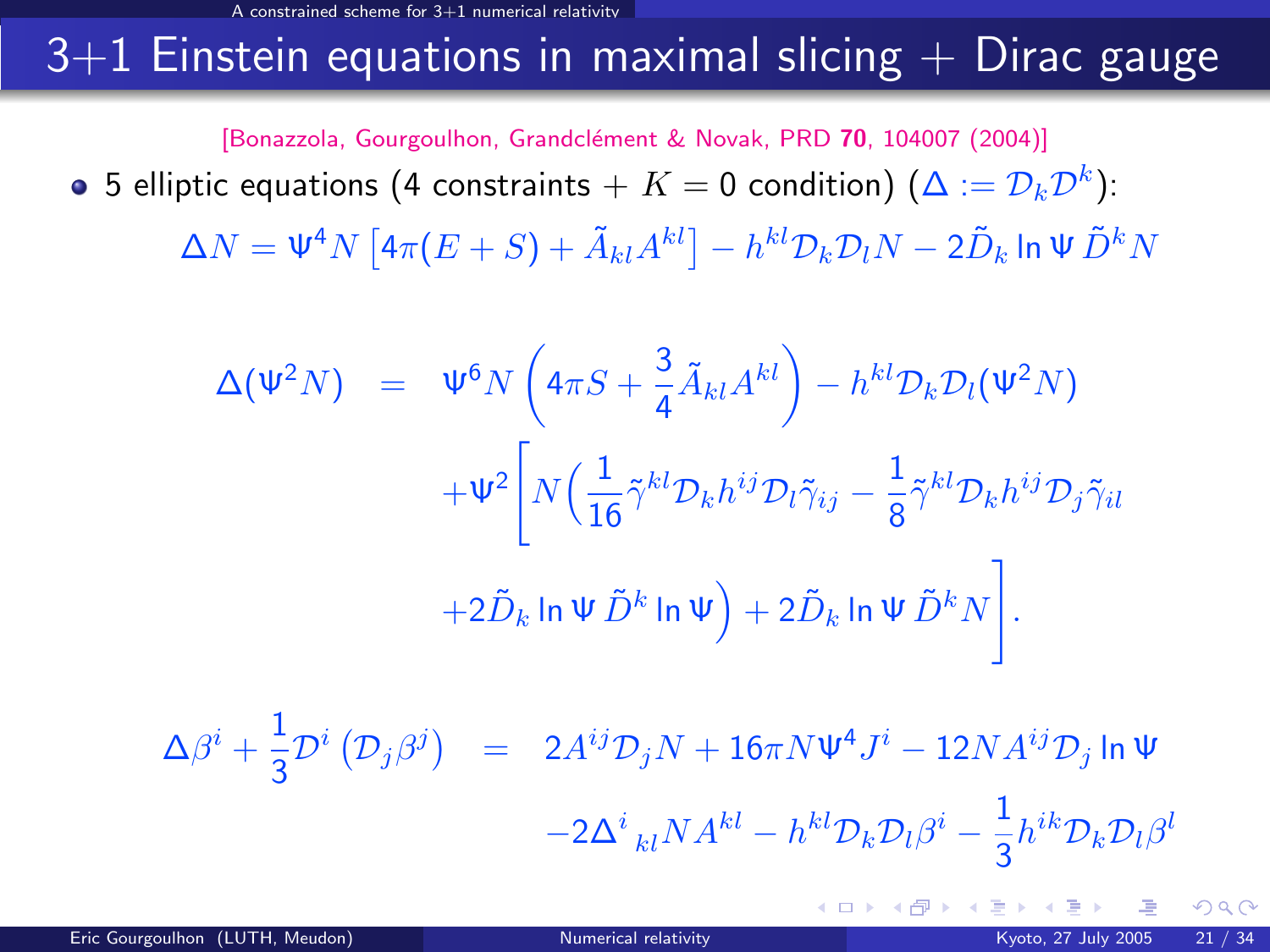# $3+1$  equations in maximal slicing  $+$  Dirac gauge (cont'd)

• 2 scalar wave equations for two scalar potentials  $\chi$  and  $\mu$ :

$$
-\frac{\partial^2 \chi}{\partial t^2} + \Delta \chi = S_{\chi}
$$

$$
-\frac{\partial^2 \mu}{\partial t^2} + \Delta \mu = S_{\mu}
$$

### The remaining 3 degrees of freedom are fixed by the Dirac gauge:

From the two potentials  $\chi$  and  $\mu$ , construct a TT tensor  $\bar{h}^{ij}$  according to the formulas (components with respect to a spherical  $f$ -orthonormal frame)

$$
\bar{h}^{rr} = \frac{\chi}{r^2}, \quad \bar{h}^{r\theta} = \frac{1}{r} \left( \frac{\partial \eta}{\partial \theta} - \frac{1}{\sin \theta} \frac{\partial \mu}{\partial \phi} \right), \quad \bar{h}^{r\phi} = \frac{1}{r} \left( \frac{1}{\sin \theta} \frac{\partial \eta}{\partial \phi} + \frac{\partial \mu}{\partial \theta} \right), \text{ etc...}
$$
\nwith  $\Delta_{\theta \phi} \eta = -\partial \chi / \partial r - \chi / r$ 

 $\Omega$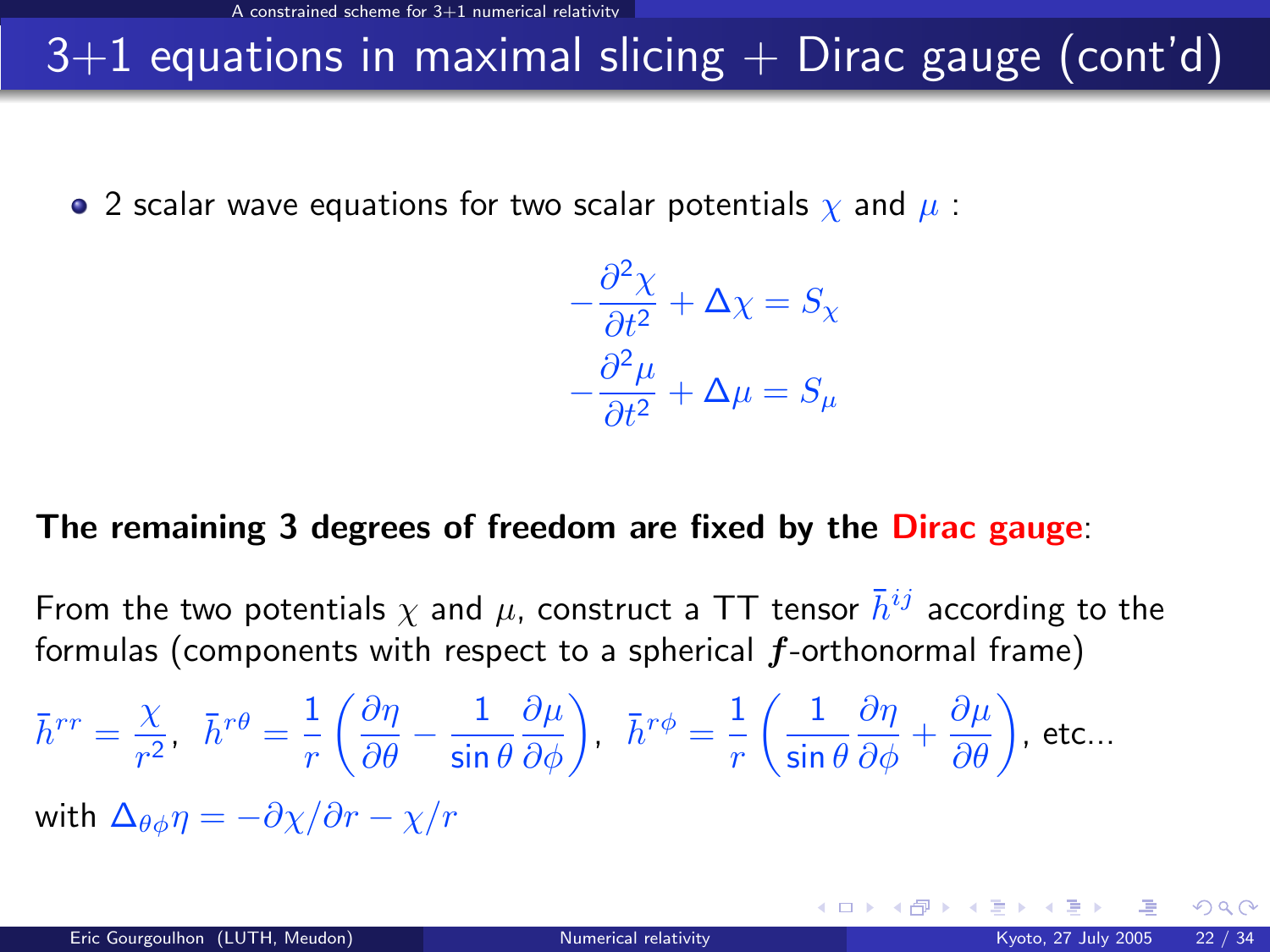### Numerical implementation

Numerical code based on the  $C++$  library LORENE

 $(\text{http://www.lorene.obspm.fr})$  with the following main features:

- **•** multidomain spectral methods based on spherical coordinates  $(r, \theta, \varphi)$ , with compactified external domain ( $\implies$  spatial infinity included in the computational domain for elliptic equations)
- very efficient outgoing-wave boundary conditions, ensuring that all modes with spherical harmonics indices  $\ell = 0, \ell = 1$  and  $\ell = 2$  are perfectly outgoing [\[Novak & Bonazzola, J. Comp. Phys.](http://dx.doi.org/10.1016/j.jcp.2003.11.027) 197, 186 (2004)] (recall: Sommerfeld boundary condition works only for  $\ell = 0$ , which is too low for gravitational waves)

 $\Omega$ 

**K ロ ⊁ K 倒 ≯ K 差 ≯ K**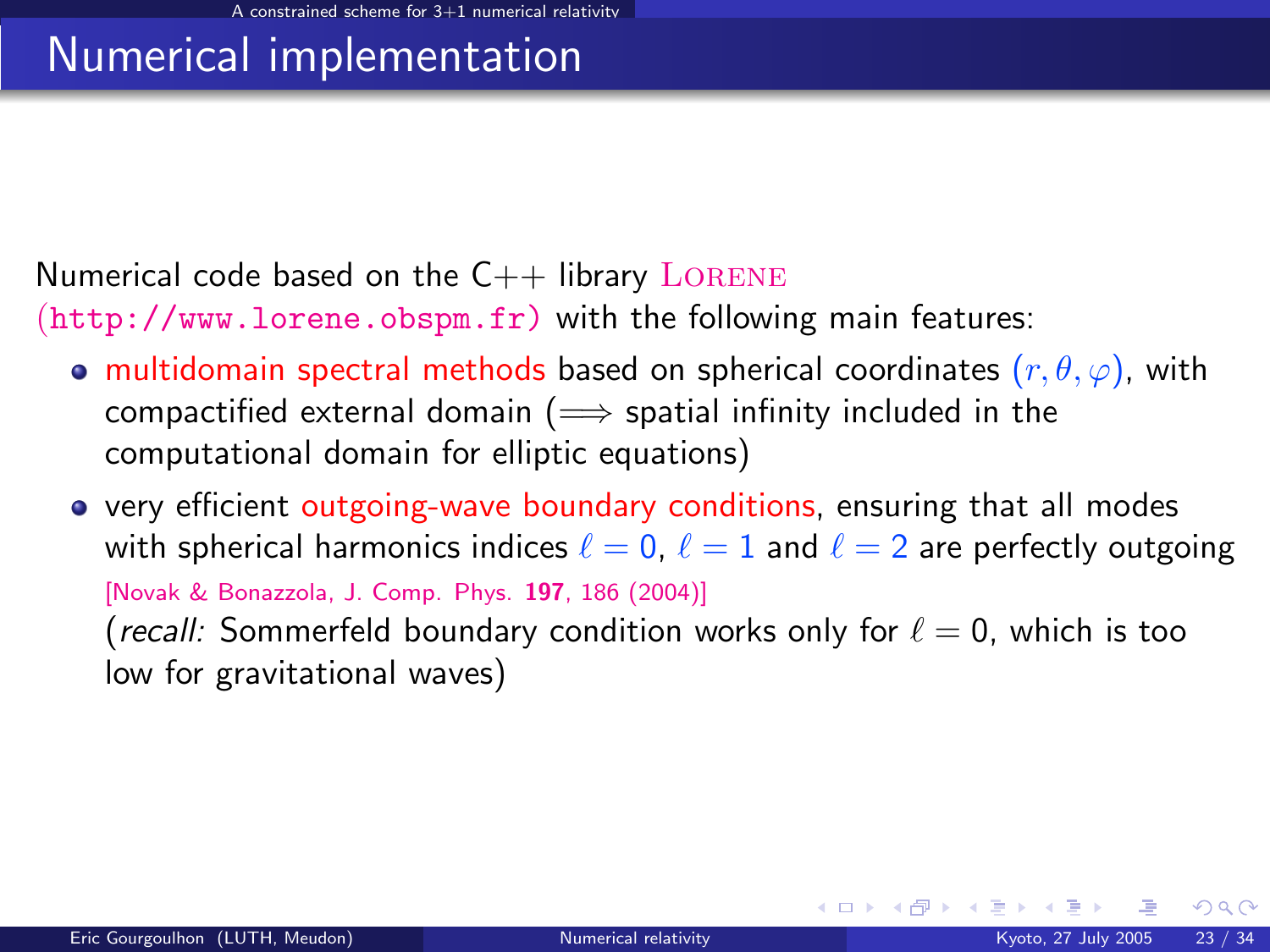### Results on a pure gravitational wave spacetime

Initial data: similar to [\[Baumgarte & Shapiro, PRD](http://publish.aps.org/abstract/PRD/v59/e024007) 59, 024007 (1998)], namely a momentarily static  $(\partial \tilde{\gamma}^{ij}/\partial t = 0)$  Teukolsky wave  $\ell = 2, \, m = 2:$ 

$$
\begin{cases}\n\chi(t=0) = \frac{\chi_0}{2} r^2 \exp\left(-\frac{r^2}{r_0^2}\right) \sin^2 \theta \sin 2\varphi \\
\mu(t=0) = 0\n\end{cases} \quad \text{with} \quad \chi_0 = 10^{-3}
$$

Preparation of the initial data by means of the conformal thin sandwich procedure



Evolution of  $h^{\phi\phi}$  in the plane  $\theta = \frac{\pi}{2}$ 

**← ロ ▶ → イ 同**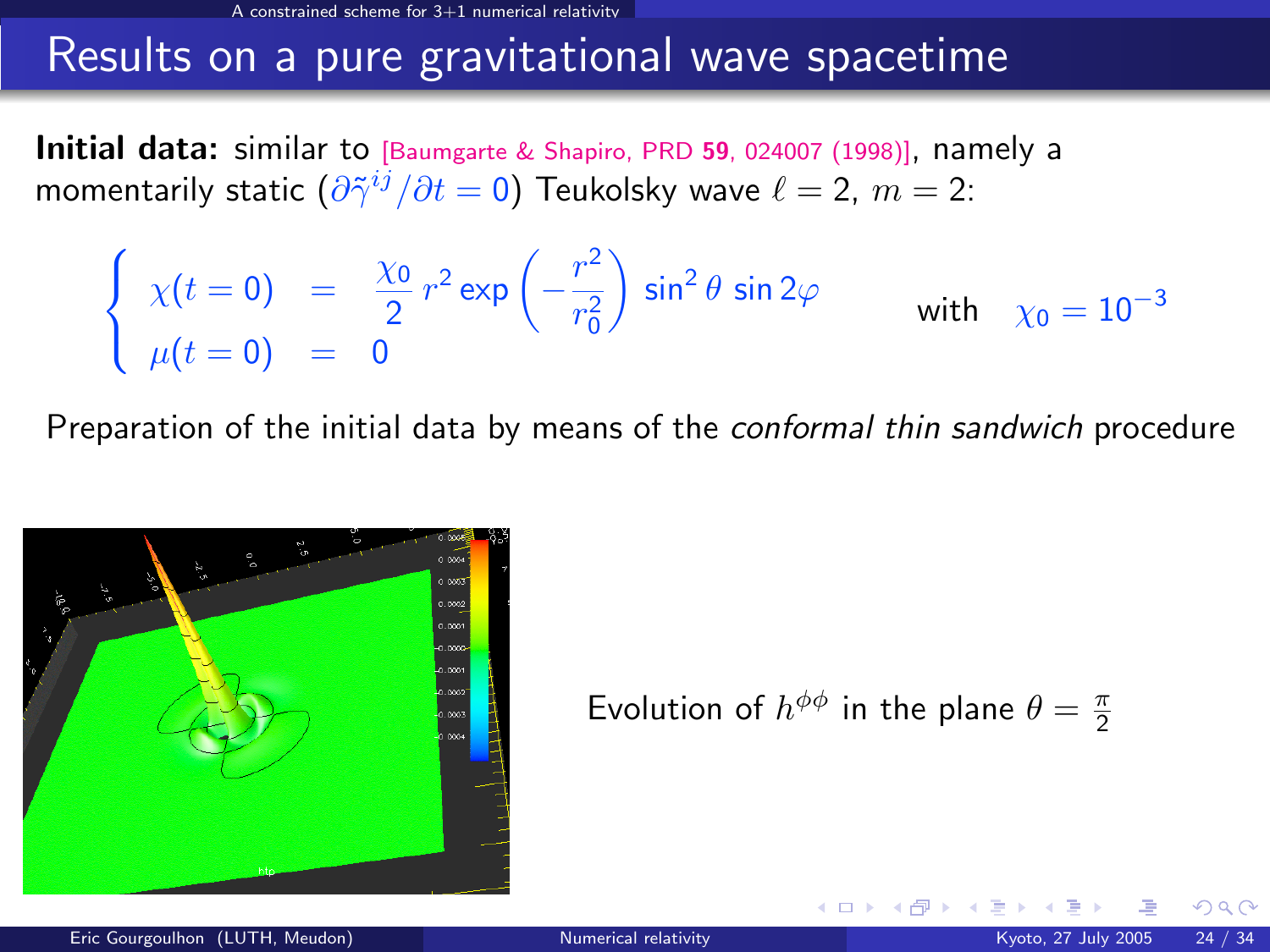A constrained scheme for 3+1 numerical relativity

### Test: conservation of the ADM mass



For  $dt = 5\,10^{-3}r_0$ , the ADM mass is conserved within a relative error lower than  $10^{-4}$ 

4 0 8

 $\Omega$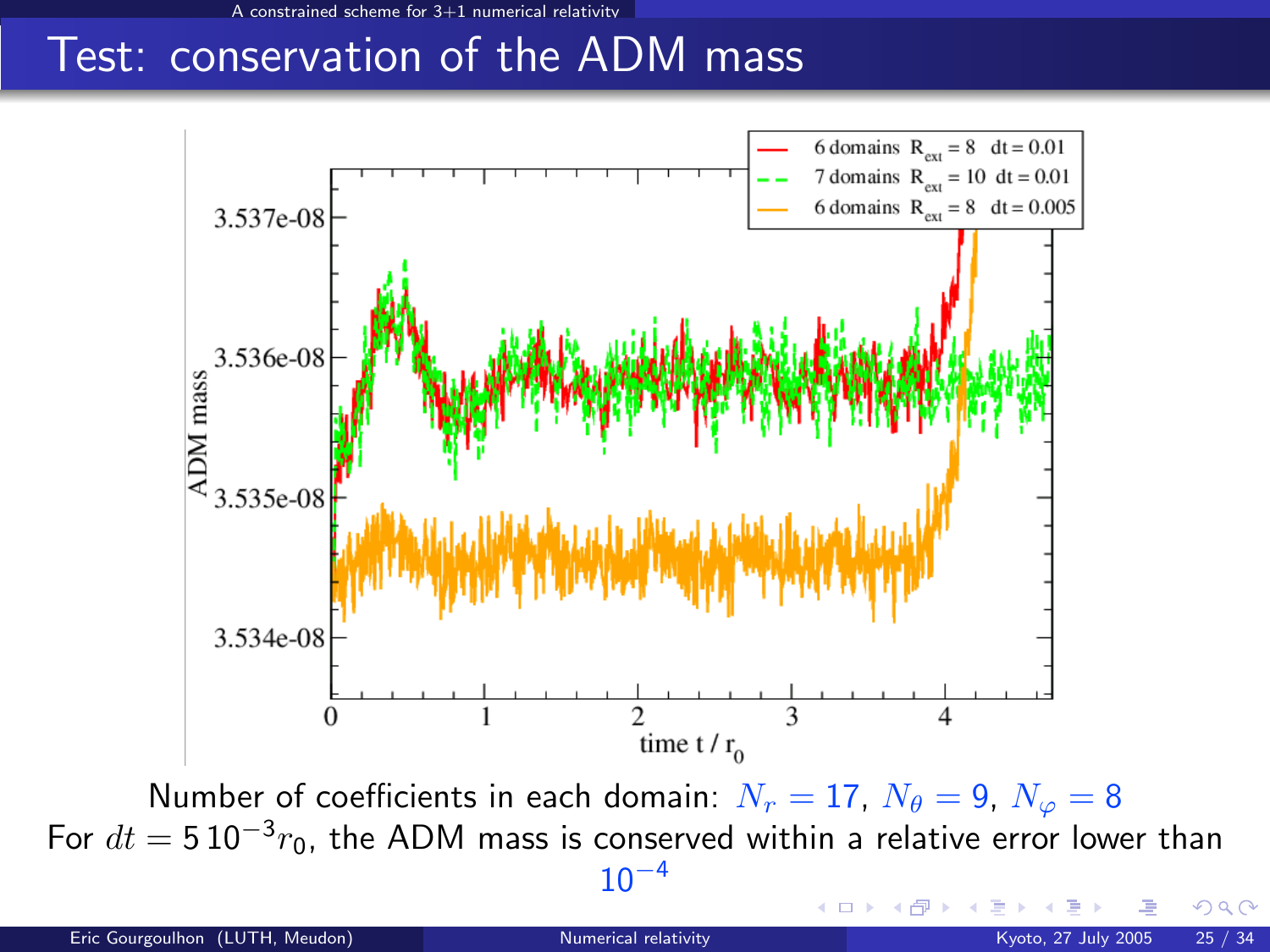### Late time evolution of the ADM mass



At  $t > 10 r_0$ , the wave has completely left the computation domain  $\implies$  **Minkowski spacetime** 

 $\Omega$ 

**K ロ ኦ K 御 ≯ K**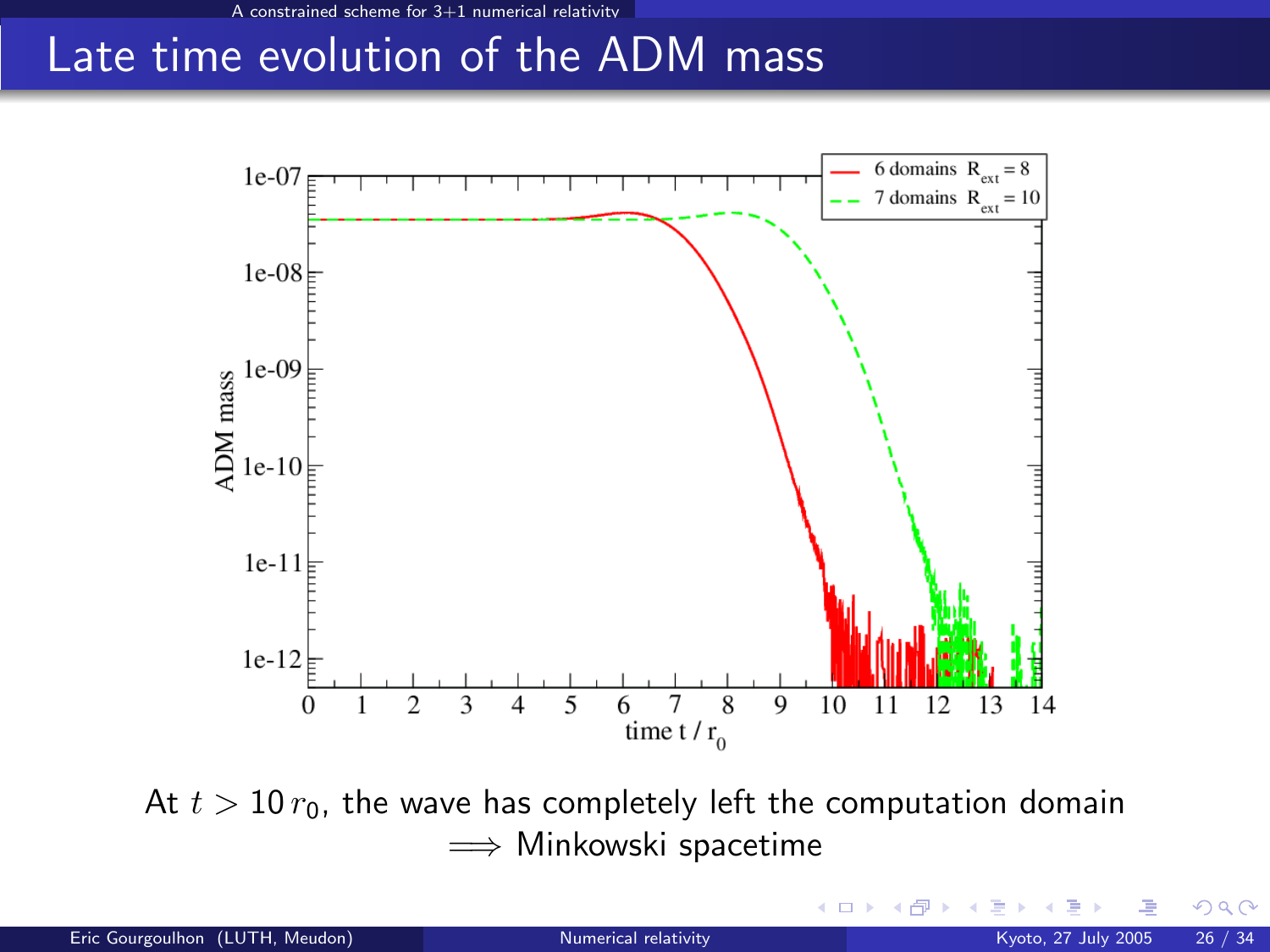## Long term stability



Nothing happens until the run is switched off at  $t = 400 r_0$ !

+ □ ▶ + dP

 $299$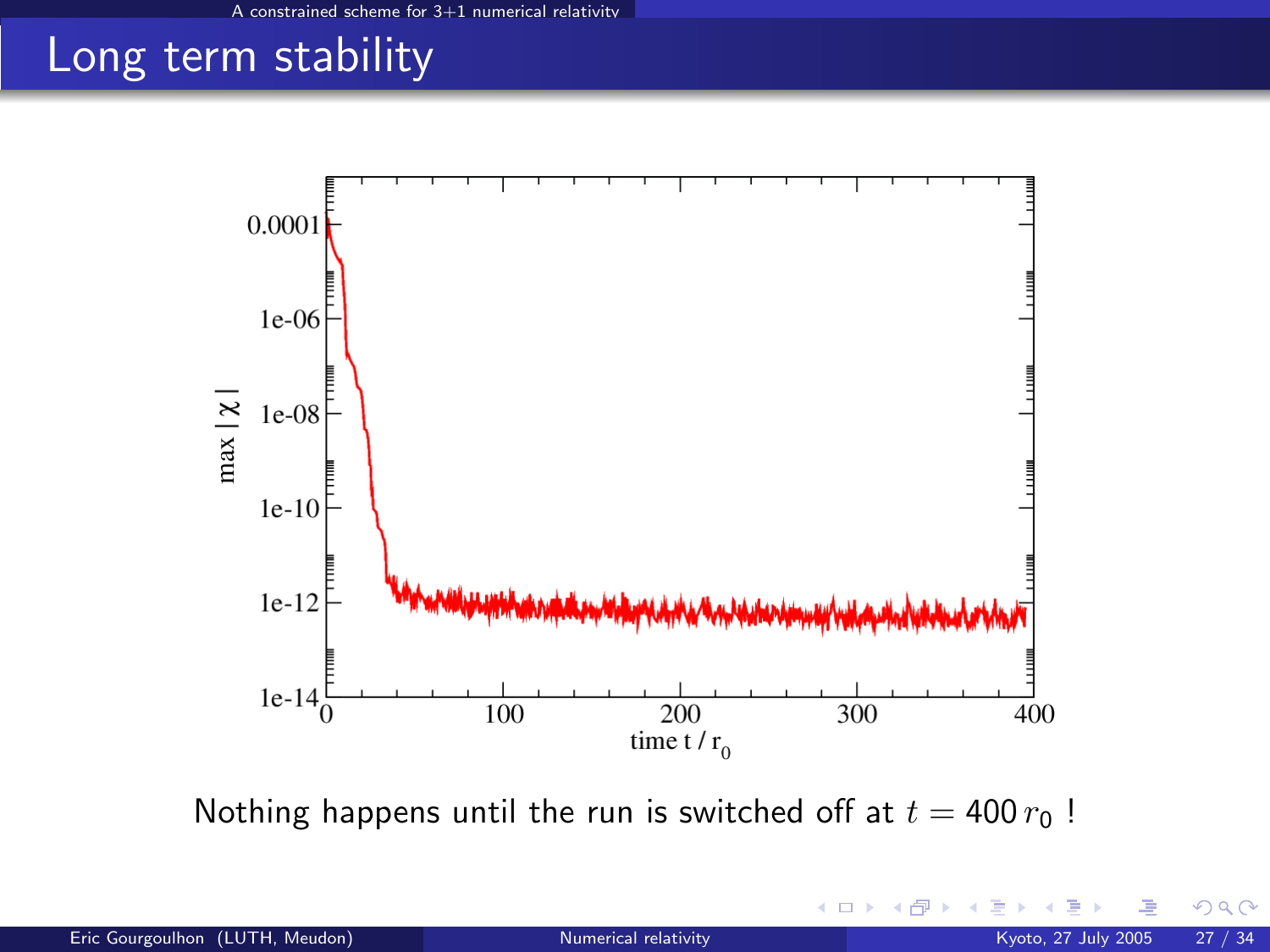### Summary

- $\bullet$  Dirac gauge  $+$  maximal slicing reduces the Einstein equations into a system of
	- two scalar elliptic equations (including the Hamiltonian constraint)
	- one vector elliptic equations (the momentum constraint)
	- two scalar wave equations (evolving the two dynamical degrees of freedom of the gravitational field)
- The usage of spherical coordinates and spherical components of tensor fields is crucial in reducing the dynamical Einstein equations to two scalar wave equations
- The unimodular character of the conformal metric (det  $\tilde{\gamma}_{ij} = \det f_{ij}$ ) is ensured in our scheme
- $\bullet$  First numerical results show that Dirac gauge  $+$  maximal slicing seems a promising choice for stable evolutions of  $3+1$  Einstein equations and gravitational wave extraction
- It remains to be tested on black hole spacetimes !

 $\Omega$ 

メロメ メタメ メミメス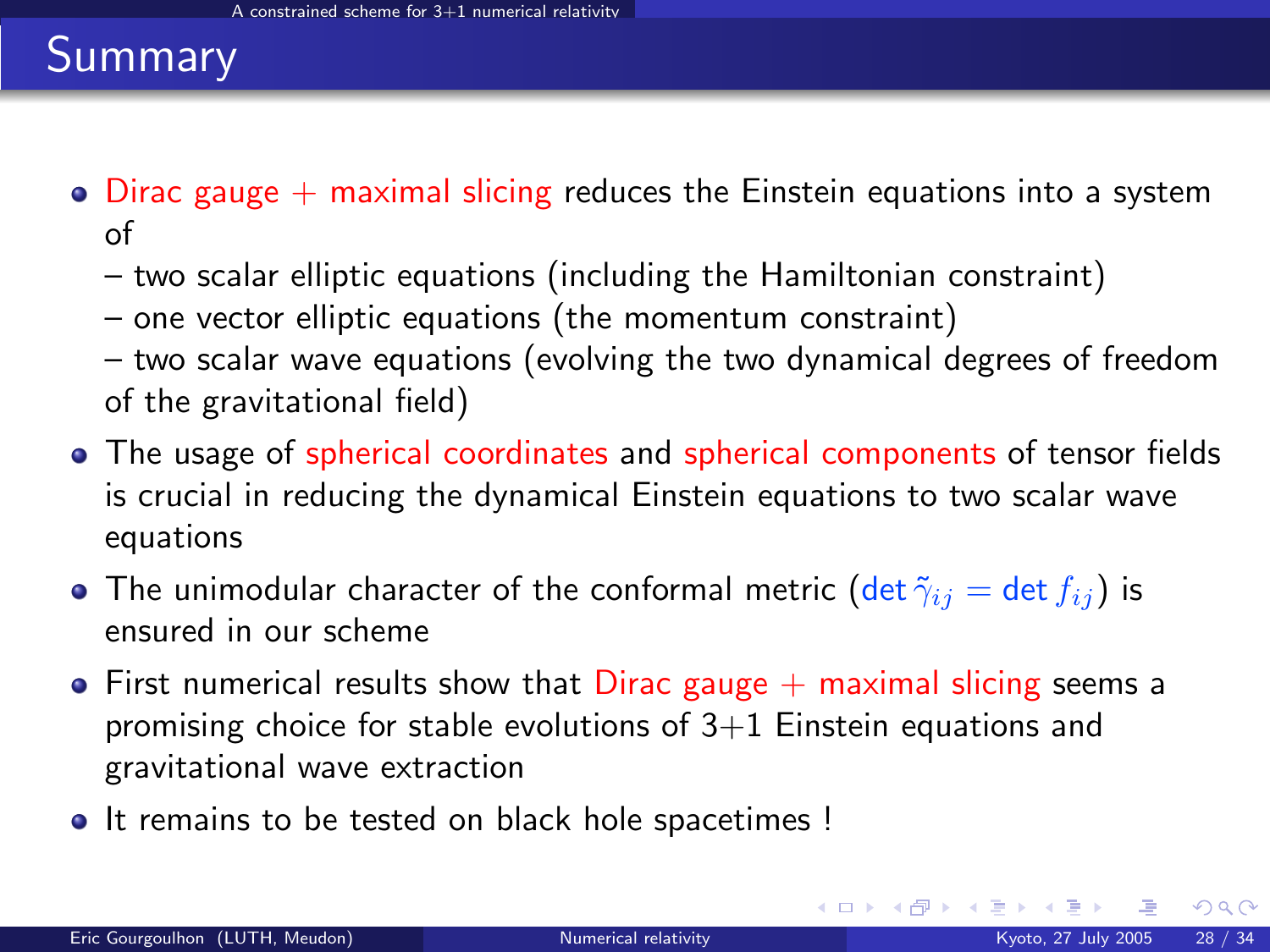### **Outline**

**[Introduction](#page-2-0)** 

 $(2)$  [A short review of 3+1 general relativity](#page-17-0)

 $3$  A constrained scheme for  $3+1$  numerical relativity

### <sup>4</sup> [Constraining the nuclear matter EOS from GW observations](#page-40-0)

<span id="page-40-0"></span> $\Omega$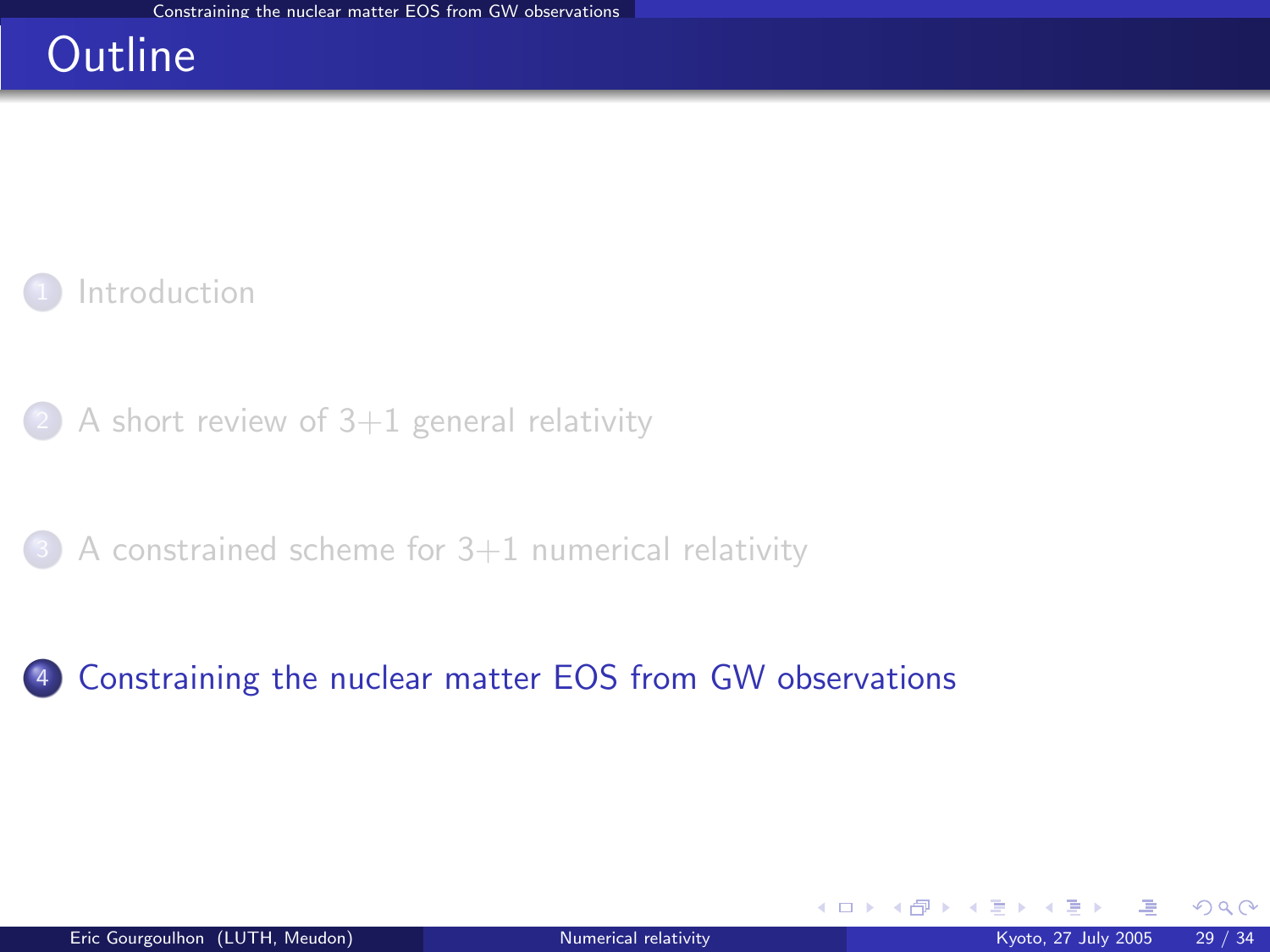### Our current poor knowledge of nuclear matter EOS



**≮ロ ▶ ⊀ 伊 ▶** 

 $299$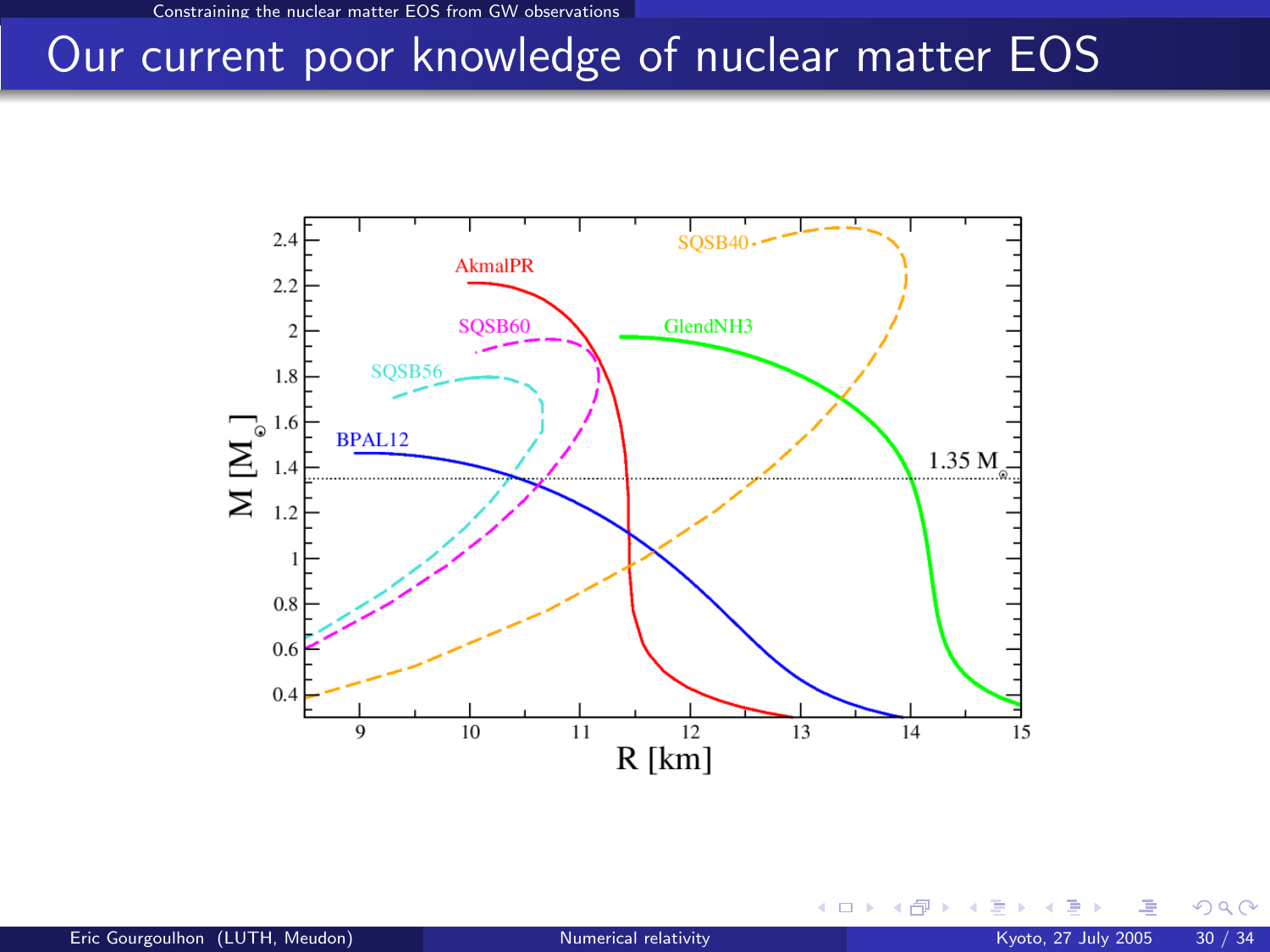Constraining the nuclear matter EOS from GW observations

# Constraining the nuclear matter EOS from GW observations of binary coalescence

Methods based on the merger or post-merger signal:

- Measure of the radius from the shape of the GW spectrum in a coalescing BH-NS system [\[Saijo & Nakamura, PRL](http://link.aps.org/abstract/PRL/v85/p2665) <sup>85</sup>, 2665 (2000)]
- Constraining the EOS softness from the post-merger signal in binary NS coalescence (prompt black formation vs. supramassive NS remnant) [\[Shibata, Taniguchi & Uryu, PRD](http://link.aps.org/abstract/PRD/v71/e084021) 71, 084021 (2005)] [Shibata, PRL 94[, 201101 \(2005\)\]](http://link.aps.org/abstract/PRL/v94/e201101)

 $\Omega$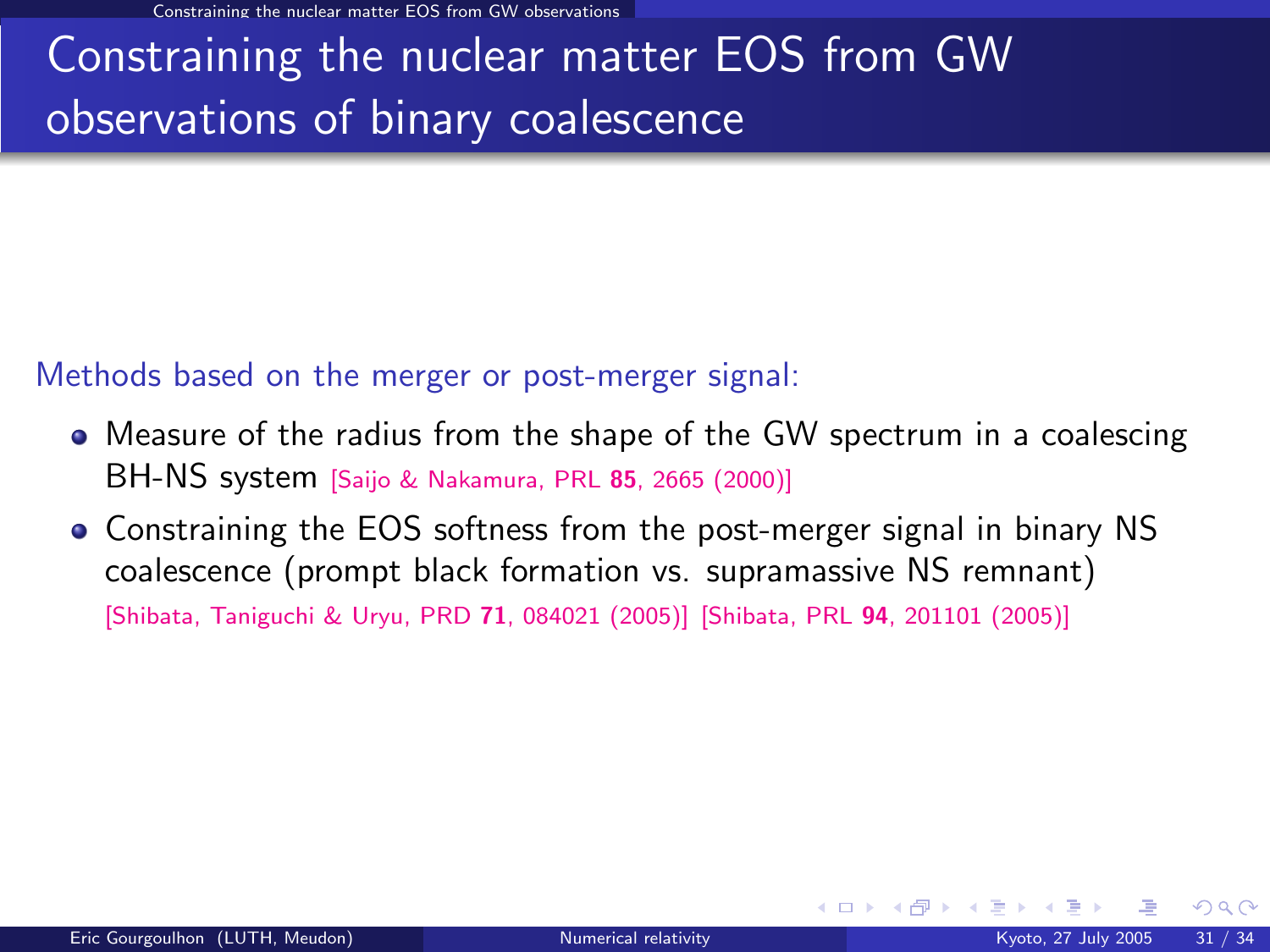Constraining the nuclear matter EOS from GW observations

# Constraining the nuclear matter EOS from GW observations of the inspiral phase

### Evolutionary sequences of irrotational binary NS:



[Bejger, Gondek-Rosińska, Gourgoulhon, Haensel, Taniguchi & Zdunik, A&A 431, 297 (2005)]

Eric Gourgoulhon (LUTH, Meudon) [Numerical relativity](#page-0-0) Numerical relativity Kyoto, 27 July 2005 32 / 34

**←ロ ▶ ← イ 同 →** 

 $299$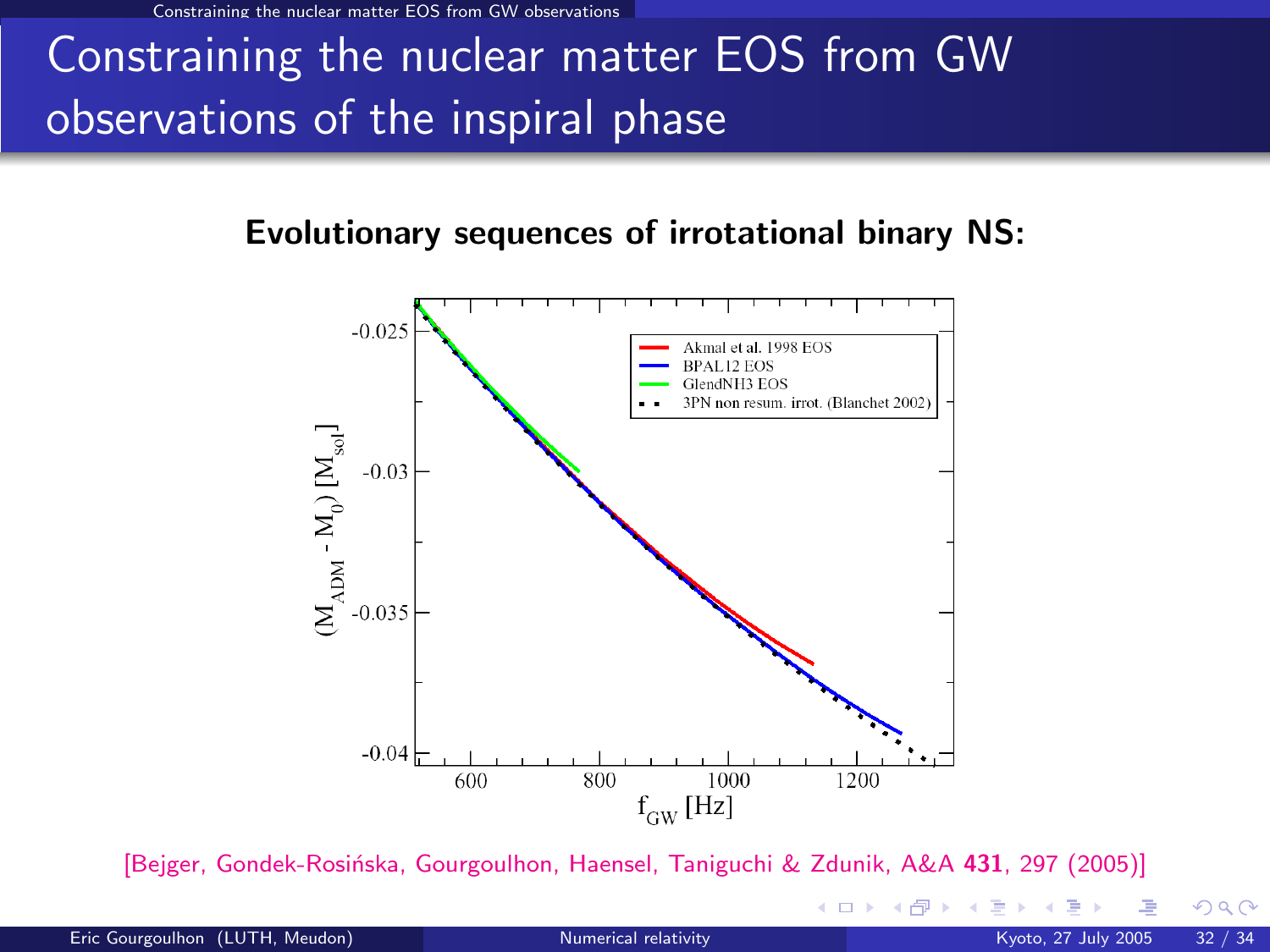he nuclear matter EOS from GW observations

# Constraining the nuclear matter EOS from GW observations of the inspiral phase

#### GW energy spectrum



[Bejger, Gondek-Rosińska, Gourgoulhon, Haensel, Taniguchi & Zdunik, A&A 431, 297 (2005)]

 $290$ 

**←ロ ▶ ← イ 同 →**